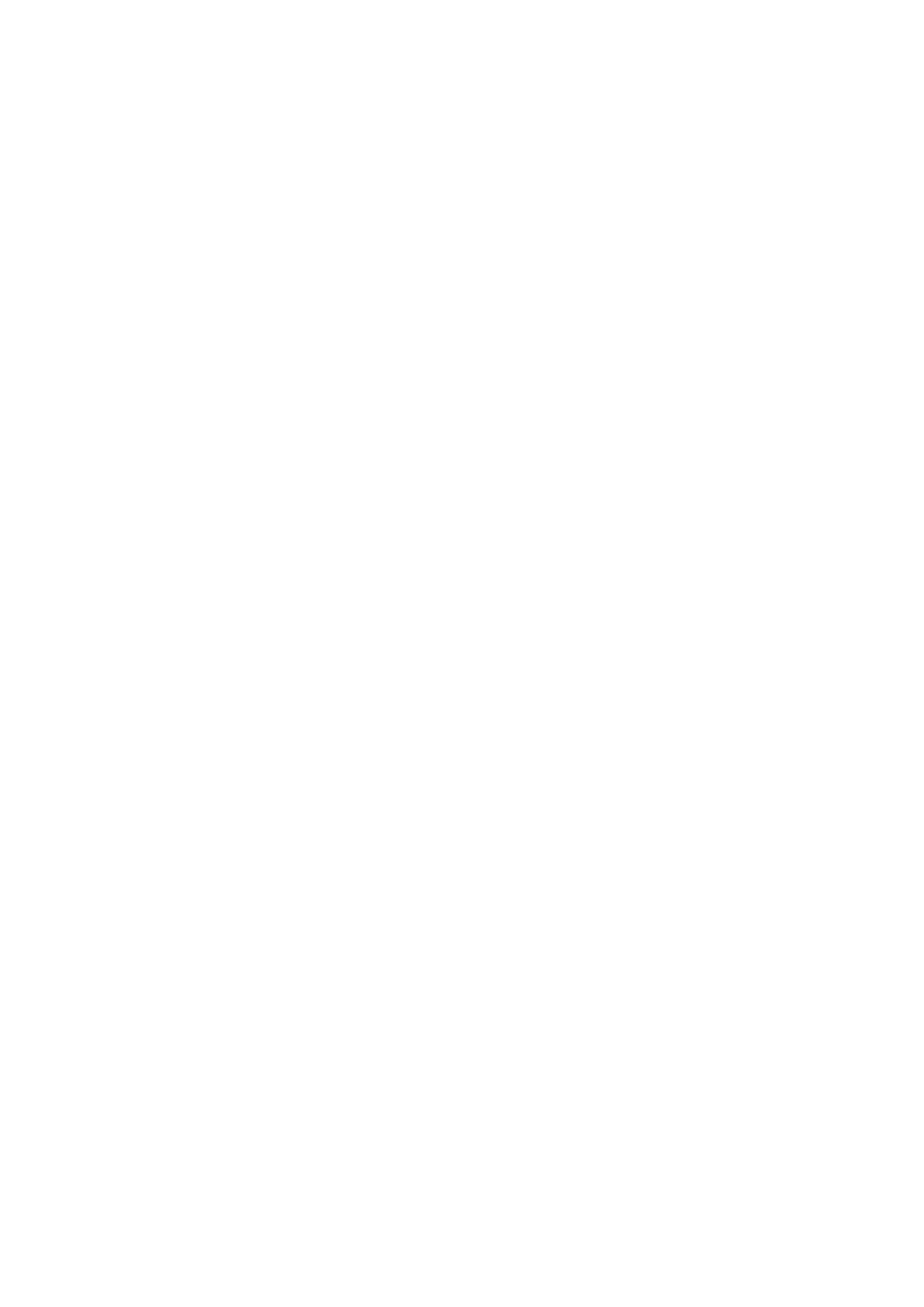



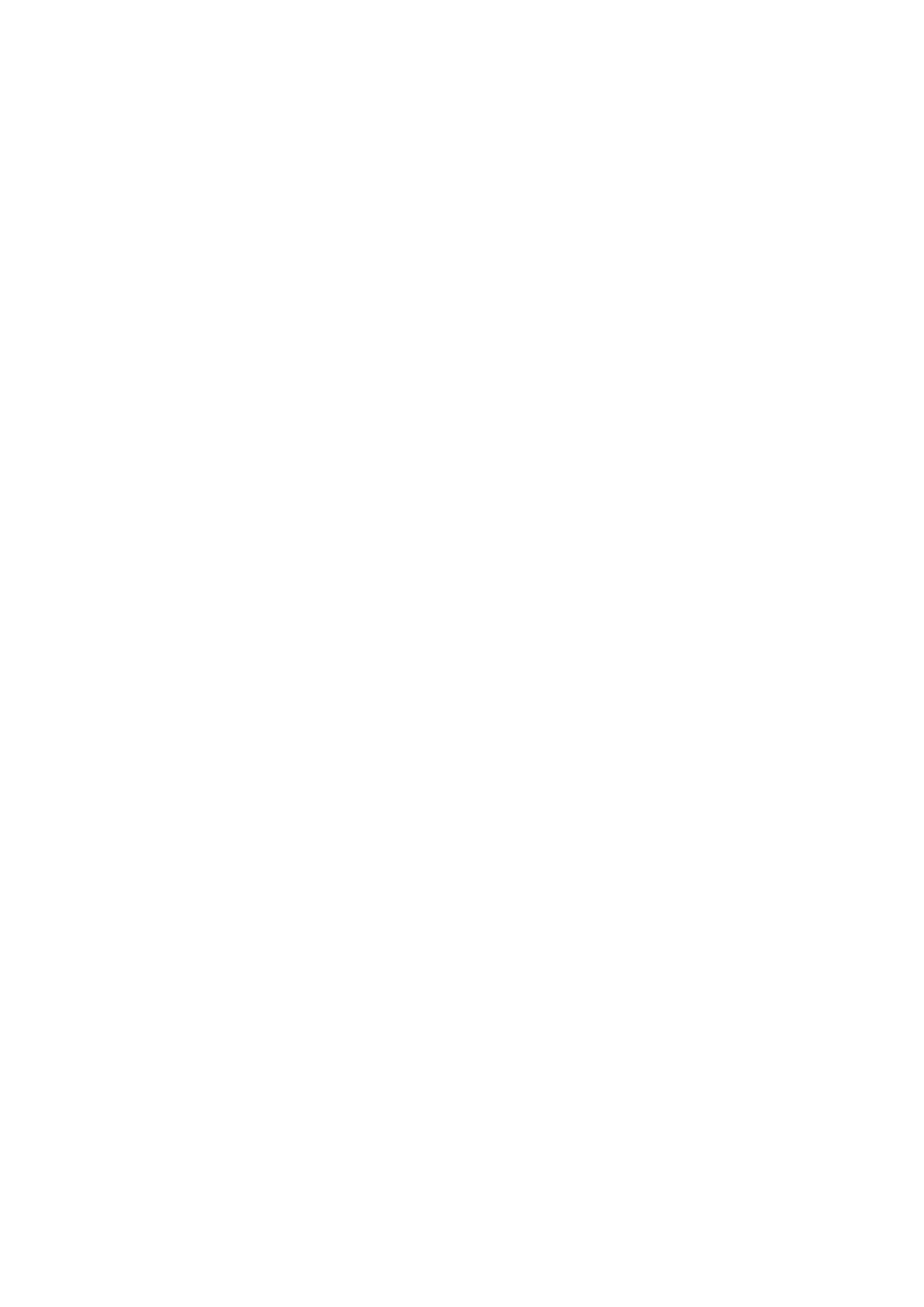# **List of contents**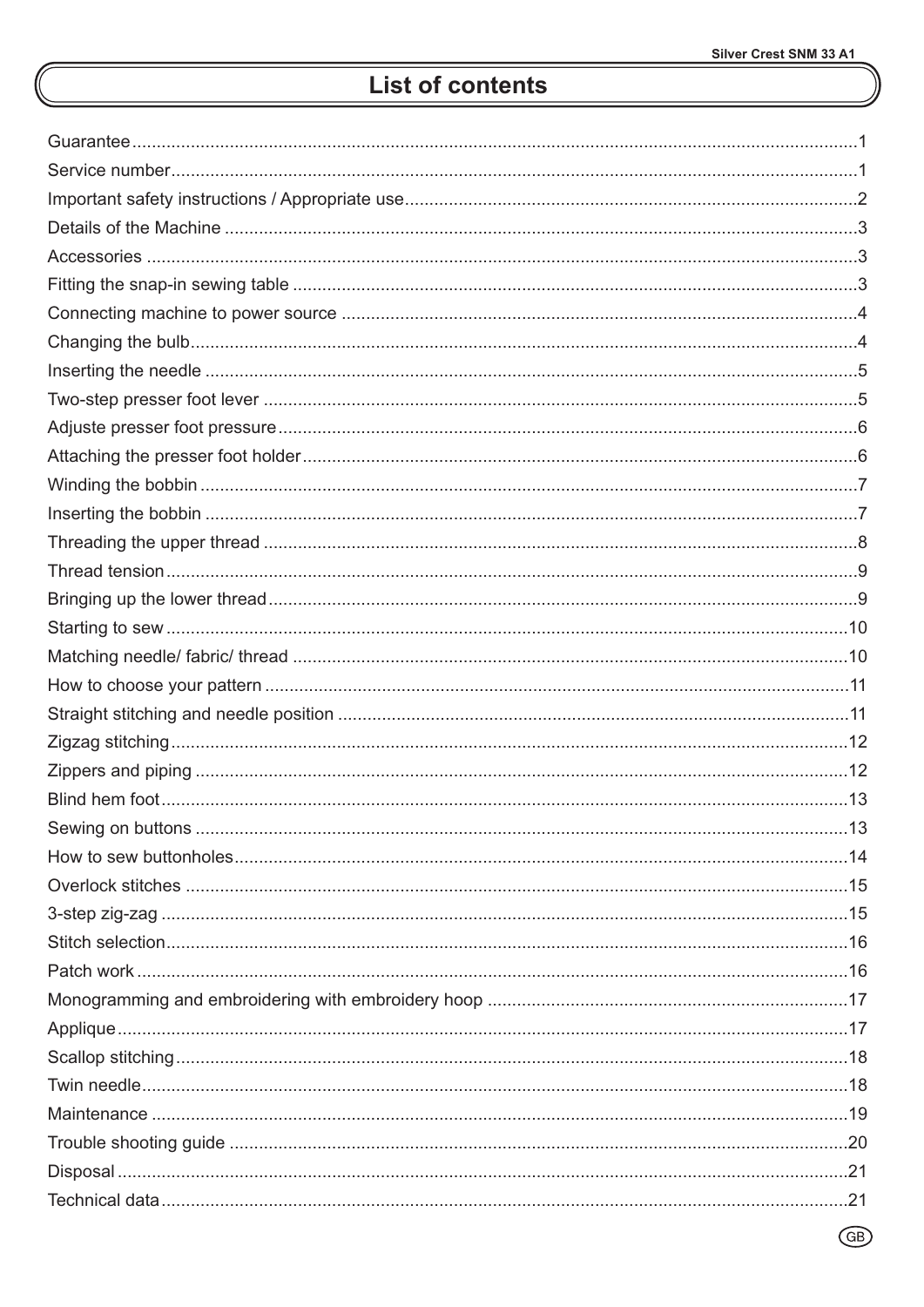### **Guarantee**

Congratulations on the purchase of your sewing machine.You have bought a top quality product which has been manufactured with great care.

These Operating Instructions contain all you need to know about using your sewing machine.

We hope you enjoy your sewing machine and wish you Success.

#### **GUARANTEE**

There is a three year guarantee on this device starting from the purchase date. The device was inspected carefully and thoroughly before delivery.

Please keep your receipt as proof of purchase. In case of a guarantee complaint, please call your service centre.

This is the only way to ensure free shipment of your goods to us.

The guarantee scope only covers material or manufacturing defects, it does not cover wear parts or damage to fragile parts e.g. switches. The product is only intended for private and not commercial use.

In the event of misuse or improper handling, force or any kind of intervention, which has not been performed by our service office, the guarantee will lapse.

This guarantee does not limit your statutory rights.

### **Service number**

These Operating Instructions cannot cover all possible applications.

For more information or in case of problems not covered or inadequately covered in these Operating Instructions, please contact the service number +442030244354

Service-Address: Crown Technics GmbH Lerchenstrasse 2 DE-74226 Nordheim

**Please keep these Operating Instructions in a safe place and pass on to any future users.**

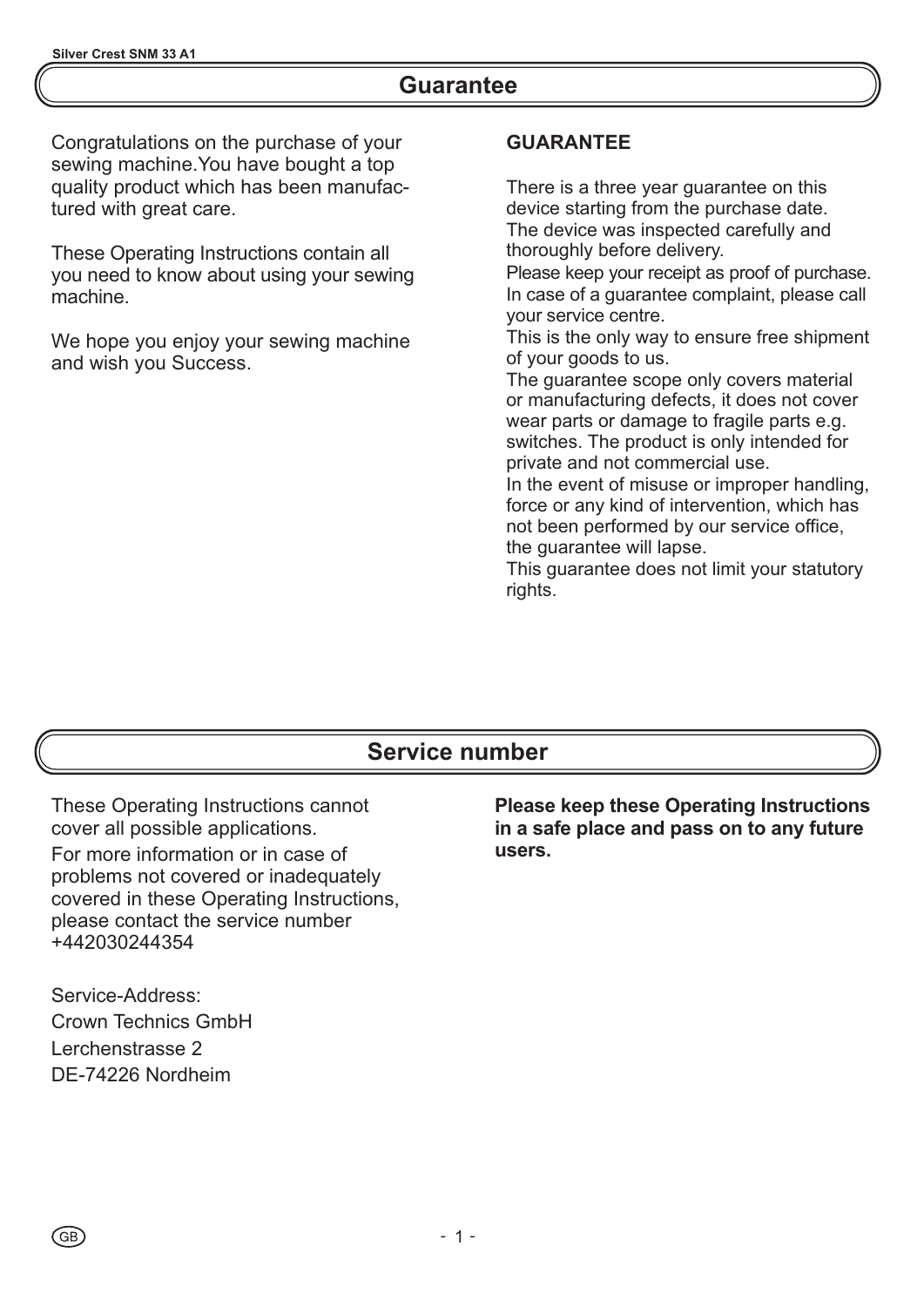# **Important safety instructions / Appropriate use**

When using an electrical appliance, basic safety should always be followed, including the following: Read all instructions before using this sewing machine.

### **DANGER - To reduce the risk of electric shock:**

- 1. An appliance should never be left unattended when plugged in.
- 2. Always unplug this appliance from the electric outlet immediately after using and before cleaning.
- 3. Always unplug before replacing the lamp. Replace bulb with same type rated 10 watts (110-120V area) or 15 watts (220-240V area).

#### **WARNING - To reduce the risk of burns, fire, electric shock, or injury to persons:**

- 1. Do not allow to be used as a toy. Close attention is necessary when this appliance is used by or near children.
- 2. Use this appliance only for its intended use as described in this manual. Use only attachments recommended by the manufacturer as contained in this manual.
- 3. Never operate this appliance if it has a damaged cord or plug, if it is not working properly, if it has been dropped or damaged, or dropped into water. Return the appliance to the nearest authorized dealer or service center for examination, repair, electrical or mechanical adjustment.
- 4. Never operate the appliance with any air openings blocked. Keep ventilation openings of the sewing machine and foot controller free from accumulation of lint, dust, and loose cloth.
- 5. Keep fingers away from all moving parts. Special care is required around the sewing machine needle.
- 6. Always use the proper needle plate. The wrong plate can cause the needle to break.
- 7. Do not use bent needles.
- 8. Do not pull or push fabric while stitching. It may deflect the needle causing it to break.
- 9. Switch the sewing machine off ("O") when making any adjustments in the needle area, such as threading needle, changing needle, threading bobbin, or changing presser foot, and the like.
- 10. Always unplug sewing machine from the electrical outlet when removing covers, lubricating, or when making any other user servicing adjustments mentioned in the instruction manual.
- 11. Never drop or insert any object into any opening.
- 12. Do not use outdoors.
- 13. Do not operate where aerosol spray products are being used or where oxygen is being administered.
- 14. To disconnect, turn all controls to the off ("O") position, then remove plug from outlet.
- 15. Do not unplug by pulling on cord. To unplug, grasp the plug, not the cord.
- 16. The sound pressure level under normal operating conditions is 75dB(A).
- 17. Please turn off the machine or unplug when the machine is not operating properly.
- 18. Never place anything on the foot controller.
- 19. If the supply cord that is fixed with foot controller is damaged, it must be replaced by the manufacturer or its service agent or a similar qualified person in order to avoid a hazard.
- 20. This appliance is not intended for use by persons (including children) with reduced physical, sensory or mental capabilities, or lack of experience and knowledge, unless they have been given supervision or instruction concerning use of the appliance by a person responsible for their safety.
- 21. Children should be supervised to ensure that they do not play with the appliance.

# **SAVE THESE INSTRUCTIONS**

This sewing machine is intended for household use only.

#### **Appropriate use**

The sewing machine is **intended** ...

- for use as a movable machine,
- for sewing of typical household textiles and ...
- only for private household use.

#### The sewing machine is **not intended** ...

- to be installed at a fixed location,
- for processing of other materials (e.g. leather or other heavy materials such as tent or sail fabrics)
- for commercial or industrial use.

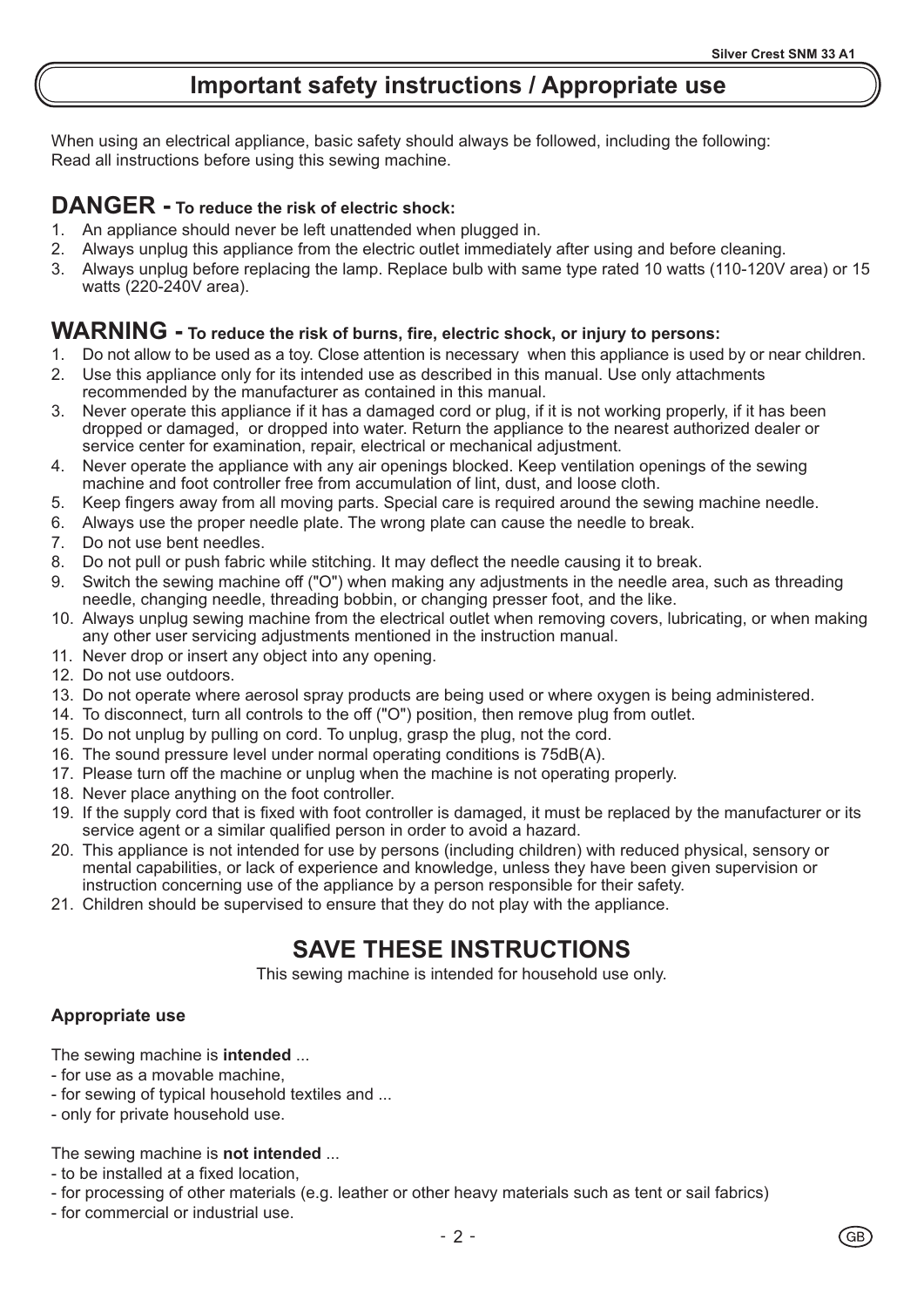# **Details of the machine**

- 1. Stitch width dial
- 2. Thread tension dial
- 3. Thread take-up lever
- 4. Presser foot
- 5. Needle plate
- 6. Sewing table
- 7. Bobbin winder stopper
- 8. Stitch length dial
- 9. Stitch display
- 10. Reverse sewing lever
- 11. Presser foot pressure
- 12. Thread cutting
- 13. Handle
- 14. Bobbin winder spindle
- 15. Spool pin
- 16. Hand wheel
- 17. Patten selector dial
- 18. Power switch
- 19. Main plug socket
- 20. Bobbin thread guide
- 21. Presser foot lifter
- 22. Upper thread guide

# **Accessories**

- a . All purpose foot
- b. Zipper foot
- c. Button sewing foot
- d. Buttonhole foot
- e. Blind hem foot
- f. Needle threader
- g. Bobbin (3x)
- h. Spool pin felt (2x)
- i. Oil bottle

(GB)

- j. N eedle box (3x single needle, 1x twin needle)
- k. L-screwdriver
- l. Screwdriver (L&S)
- m. Threads (1x blue, 1x pink, 1x yellow)
- n. Seam ripper/ brush
- o. Darning plate
- p. Edge/ quilting guide

# **Installing the snap-in sewing table**



Keep the snap-in sewing table horizontal, and push it in the direction of the arrow. The inside of the snap-in sewing table can be utilized as an accessory box.

To open, flip cover down as shown.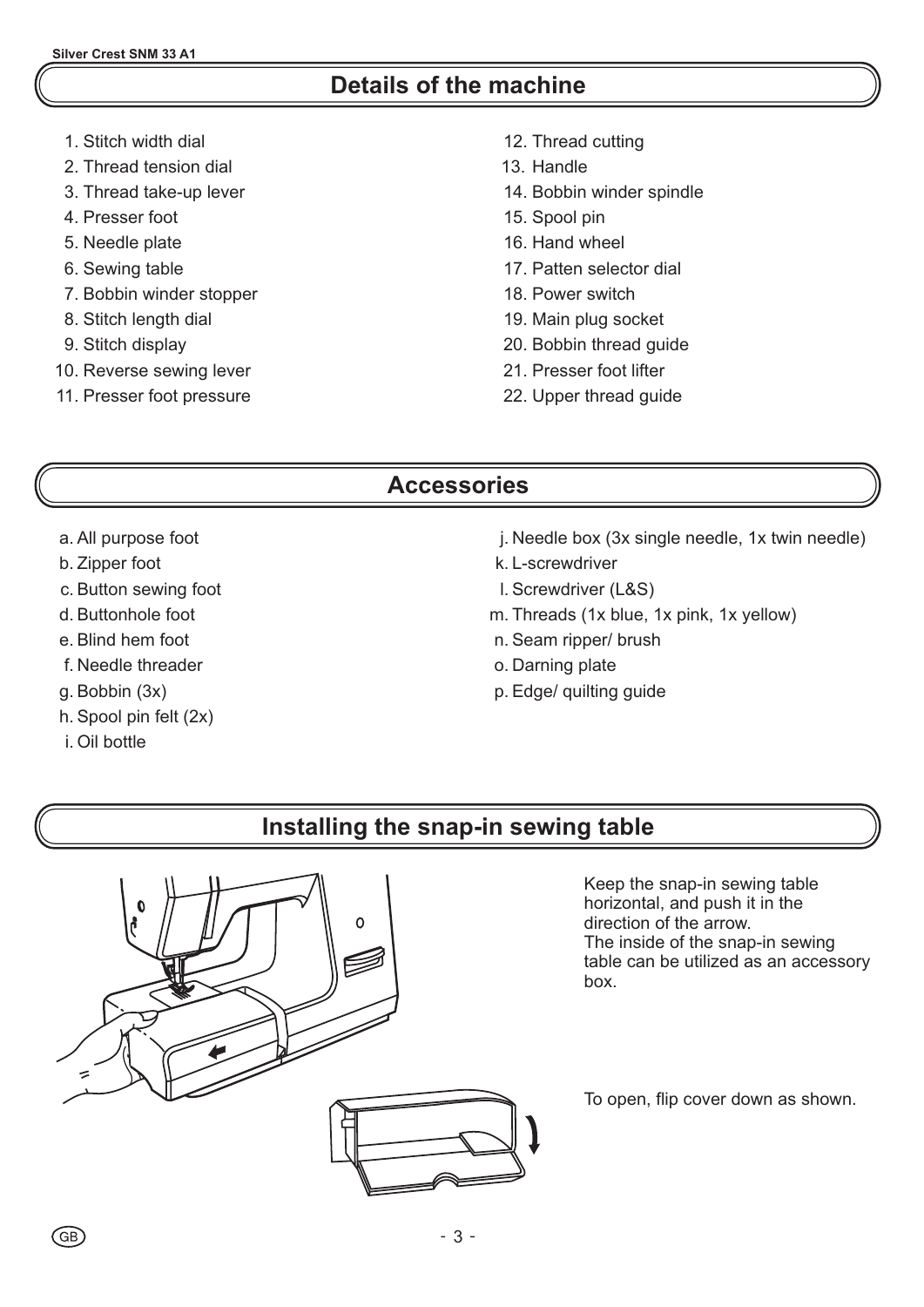# **Connecting machine to power source**





#### **Attention:**

Unplug power cord when machine is not in use.

#### **Attention:**

Consult a qualified electrician if in doubt as to connect machine to power source. Unplug power cord when machine is not in use.

The foot control must be used with the appliance by KD-2902 (220-240V area) manufactured by FDM (zhejiang founder motor corporation ltd, China).

Connect the machine to a power source as illustrated.

#### **Sewing light**

Press main switch (A) for power and light on.  $(" | ")$ 

#### **Foot control**

Foot control regulates the sewing speed.

# **Changing the bulb**



Disconnect the machine from the power supply by removing the plug from the main socket!

- Loosen screw (A) as illustrated.
- Remove the cover (B).
- Unscrew the bulb and fit new one (C).
- Replace the cover and tighten screw.

#### **Should there be any problem. Ask your local dealer for advice.**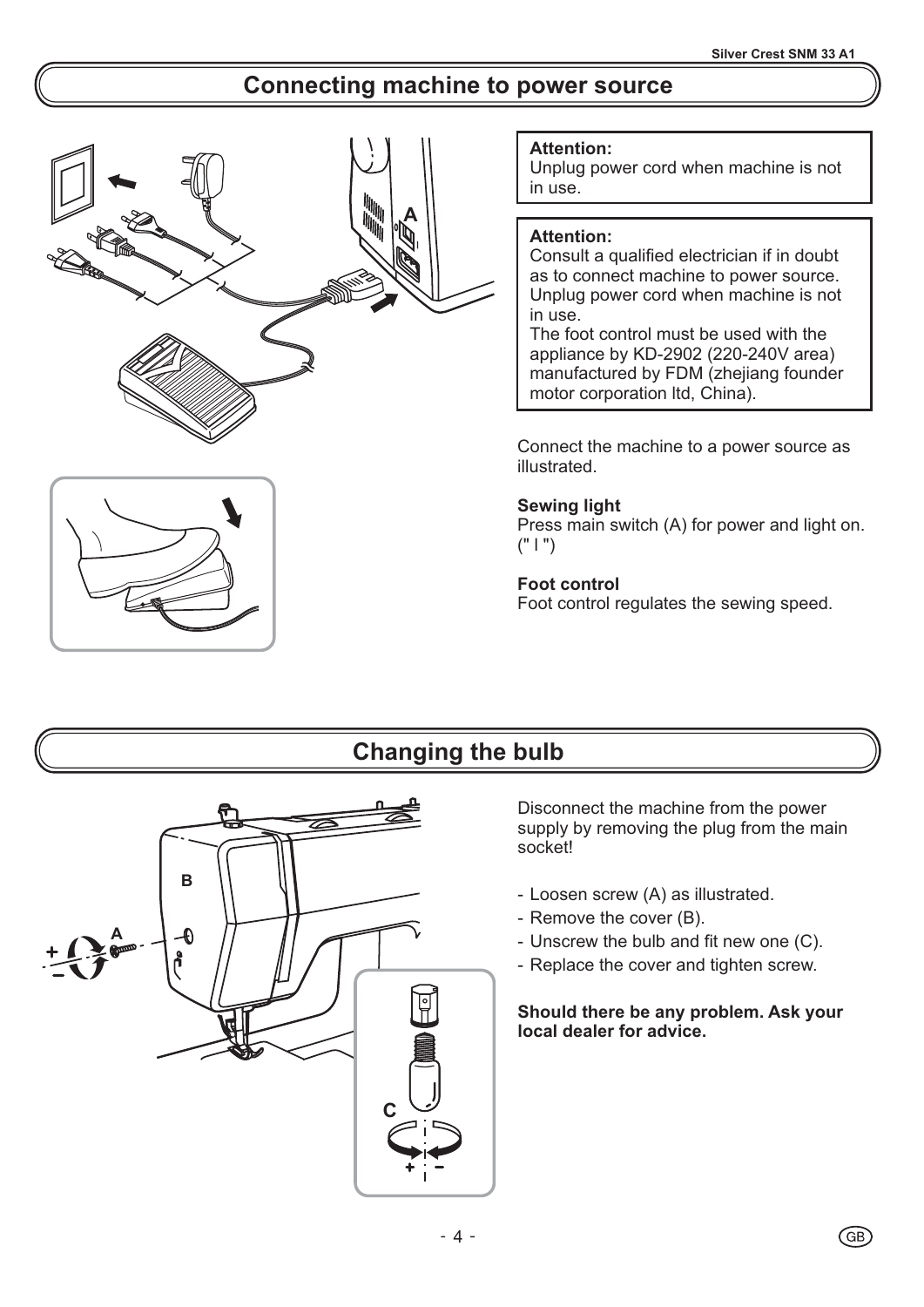# **Inserting the needle**





**Attention:**

Turn power switch to off ("O").

Needles must be in perfect condition. Change the needle regularly, especially if it is showing signs of wear and causing problems.

Insert the needle following the illustrated instructions.

- A. Loosen the needle clamp screw and tighten again after inserting the new needle.
- B. The flat side of the shaft should be towards the back.
- C/D. Insert the needle as far up as it will go.

Only use fully-functional needles:

- Problems can occur with:
- Bent needles
- Blunt needles
- Damage points

## **Two-step presser foot lifter**



When sewing several layers or thick fabrics, the presser foot can be raised a second stage for easy positioning of the work. (A)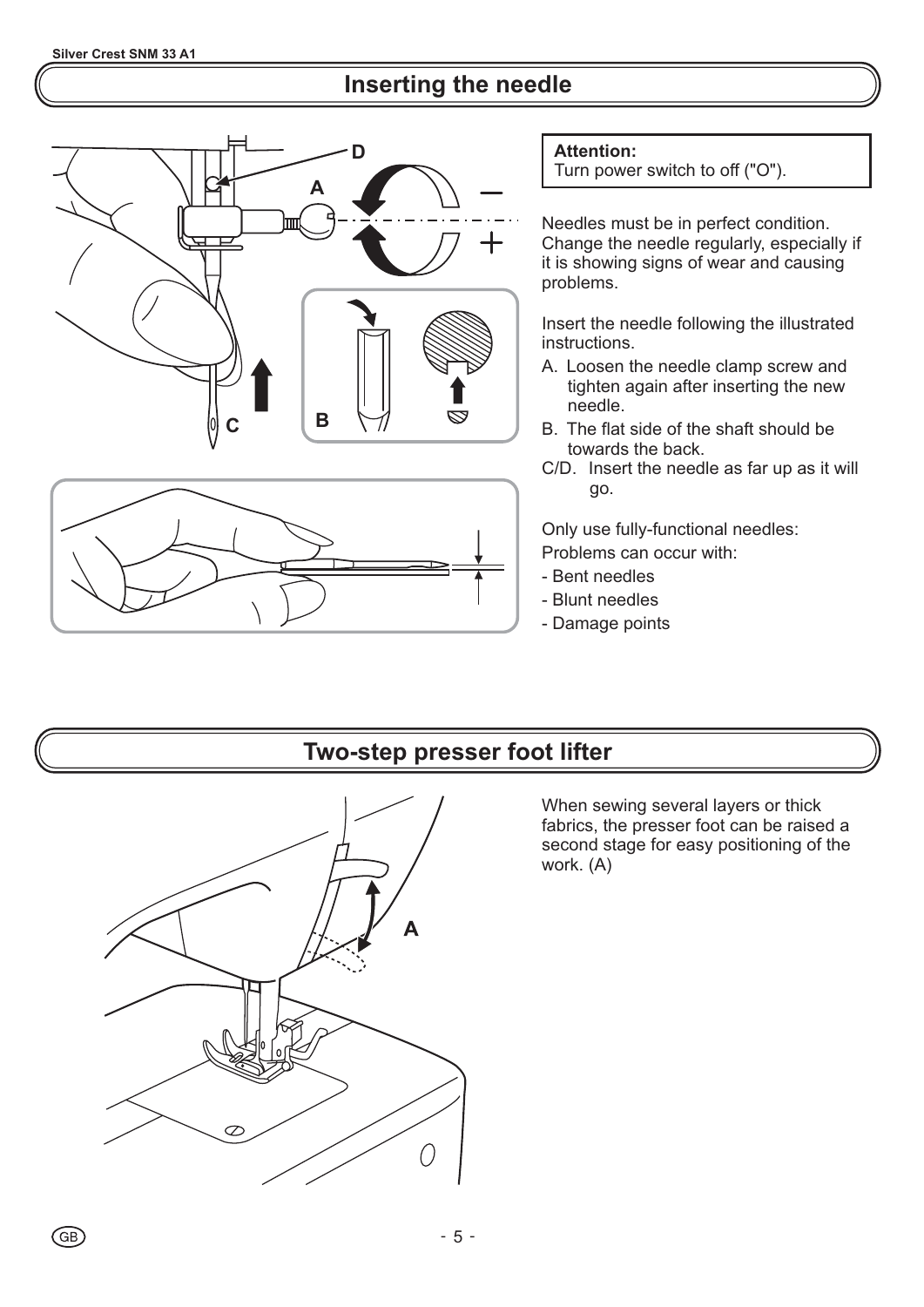# **Adjust presser foot pressure**



The presser foot pressure of the machine has been pre-set and requires no particular readjustment according to the type of fabric (light-or-heavy weight).

However, if you need to adjust the presser foot pressure, turn the presser adjusting screw with a coin.

For sewing very thin fabric, loosen the pressure by turning the screw counter clockwise, and for heavy fabric, tighten by turning it clockwise.

# **Attaching the presser foot holder**

**c**

**f**

**g**

**d**

**e**





#### **Attention:**

Turn power switch to off ("O") when carrying out any of the above operations!

- 1. Raise the presser bar (a) with the presser foot lifter. Attach the presser foot holder (b) as illustrated.
- **2. Attaching the presser foot** Lower the presser foot holder (b) using the presser foot lifter, until the cut-out (c) is directly above the pin (d) The presser foot (f) will engage automatically.
- **3. Removing the presser foot** Raise the presser foot using the presser foot lifter. Raise the lever (e) and the foot disengages.
- **4. Attaching the edge/ quilting guide** Attach the edge/ quilting guide (g) in the slot as illustrated. Adjust as needed for hems, pleats, quilting, etc.

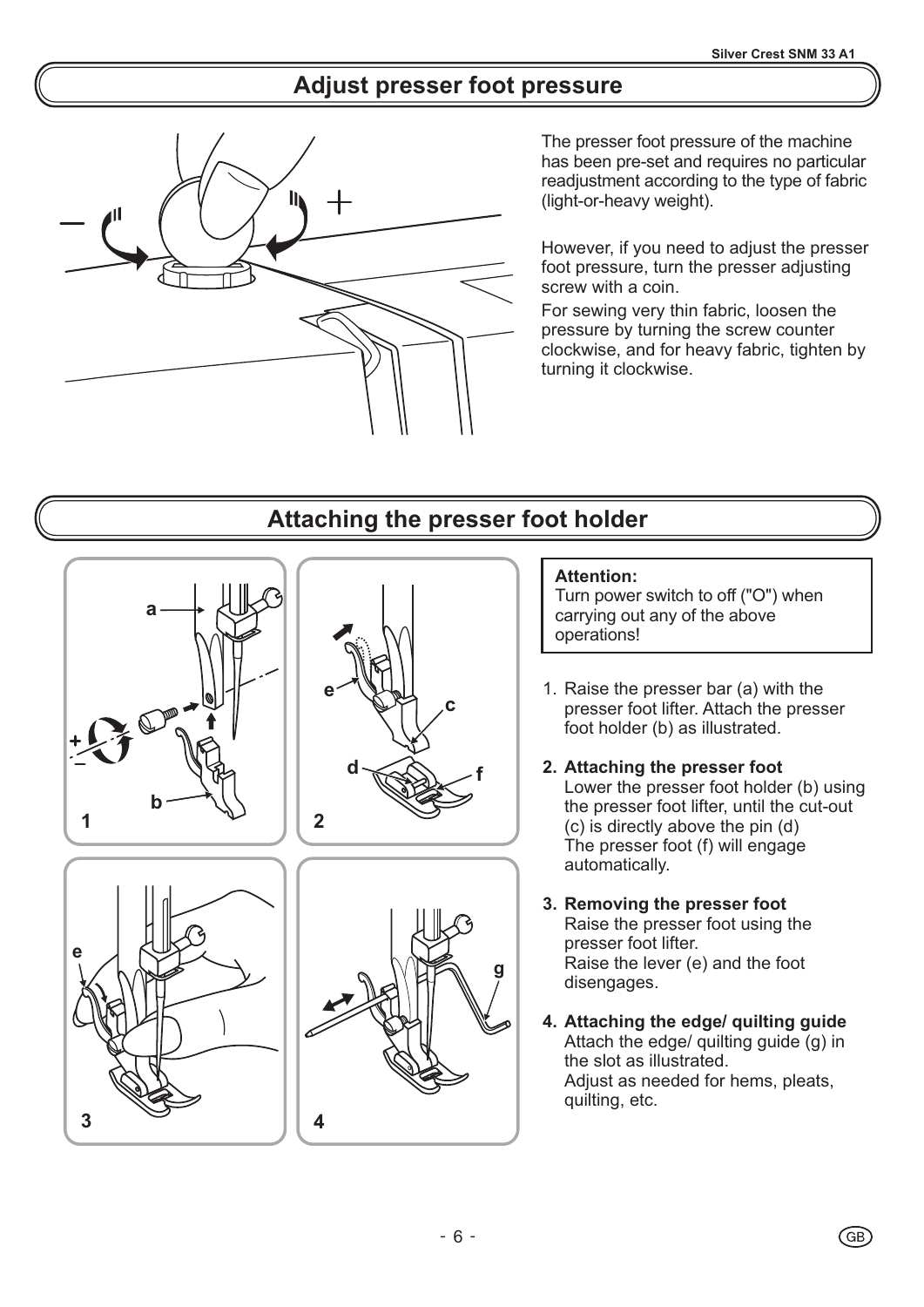# **Winding the bobbin**





a. Spool pin felt

Place an empty bobbin on spindle.

Take the thread from the spool through the guide to the bobbin.

Wind the thread a few times by hand around the empty bobbin in a clockwise direction. Push the bobbin to the right towards the bobbin winding position.

Press the foot control gently. The bobbin will stop winding when it is full. Push the bobbin to the left to "sewing position" and remove it.

Please Note: When the bobbin winder spindle is in "bobbin winding" position, the machine will not sew-the hand wheel will not turn. To start sewing, push the bobbin winder spindle to the left (sewing position).

# **Inserting the bobbin**













#### **Attention:**

Turn power switch to off ("O").

When inserting or removing the bobbin, the needle must be fully raised.

- Open the hinged cover. (1)
- Hold the bobbin case with one hand. Insert the bobbin (2) so that the thread runs in a clockwise direction (arrow). (3)
- Put the thread under the tension spring. (4)
- Hold the bobbin case by the hinged latch. (5)
- Insert it into the shuttle. (6)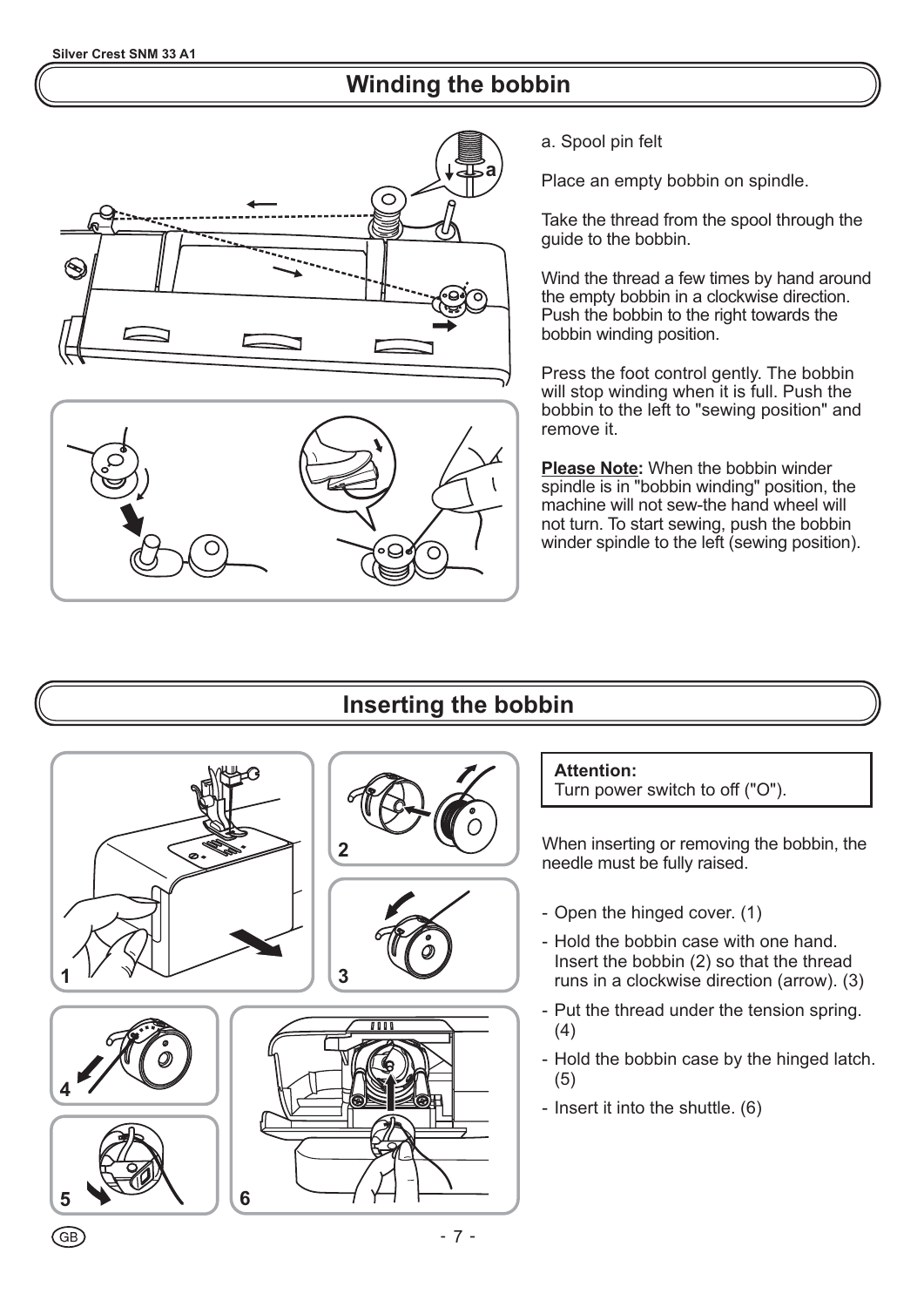GB)

# **Threading the upper thread**

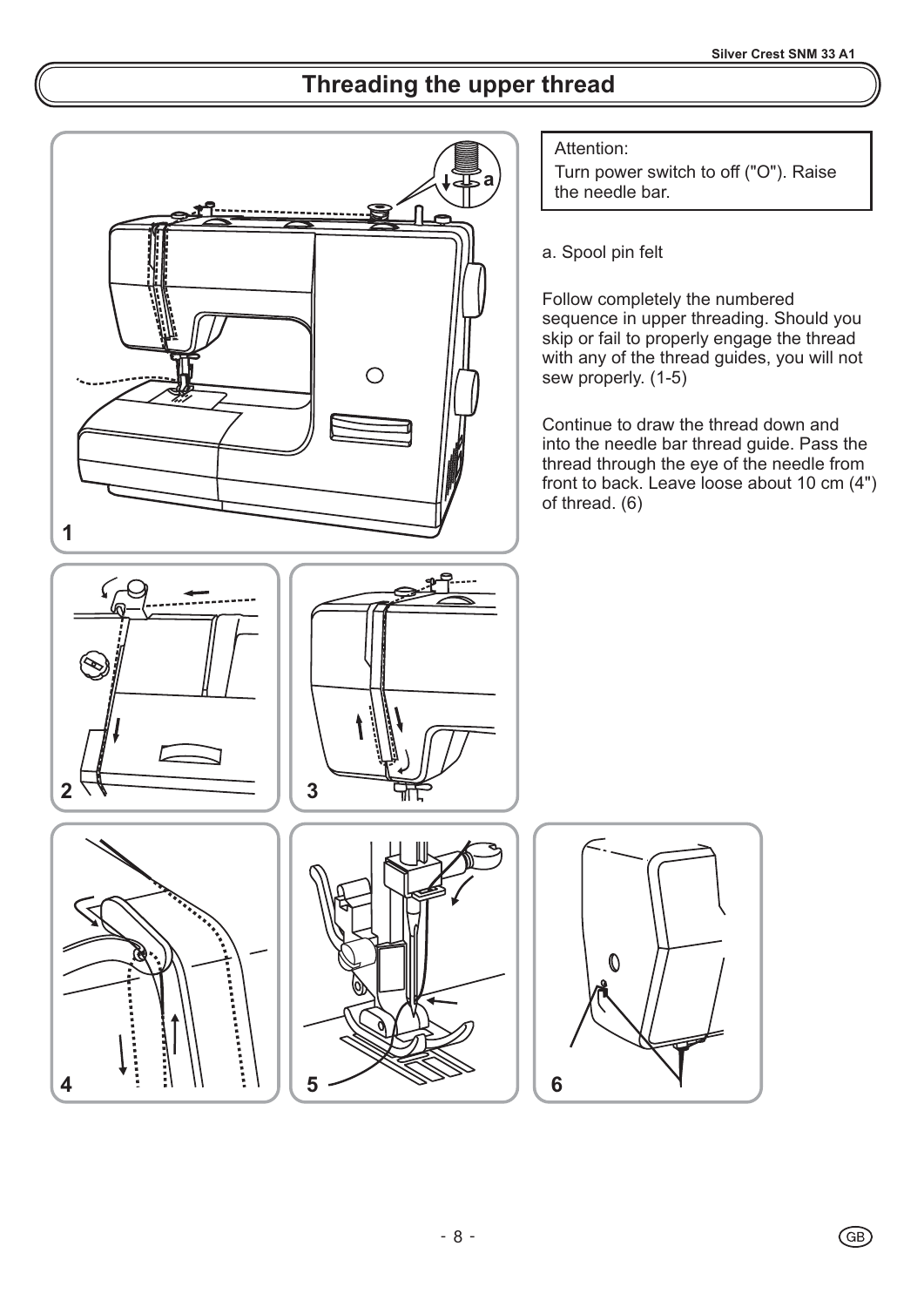# **Thread tension**



#### **Note:**

The bobbin thread tension does not normally have to be adjusted.

#### **Lower thread tension**

To test the bobbin thread tension, remove the bobbin case and bobbin and hold it by suspending it by the thread. Jerk it once or twice. If the tension is correct, the thread will unwind by about an inch or two. If the tension is too tight, it does not unwind at all. If the tension is too loose, it will drop too much. To adjust, turn the small screw on the side of the bobbin case.

#### **Upper thread tension**

Basic thread tension setting: "AUTO"

To increase the tension, turn the dial to the next number up. To reduce the tension, turn the dial to the next number down.

A. Normal thread tension

- B. Upper thread tension too loose
- C. Upper thread tension too tight

# **Bringing up the lower thread**



Hold the upper thread with the left hand.

Turn the handwheel forwards until the needle is raised.



Pull on the upper thread to bring the lower thread up through the stitch plate hole. Lay both threads to the back under the presser foot.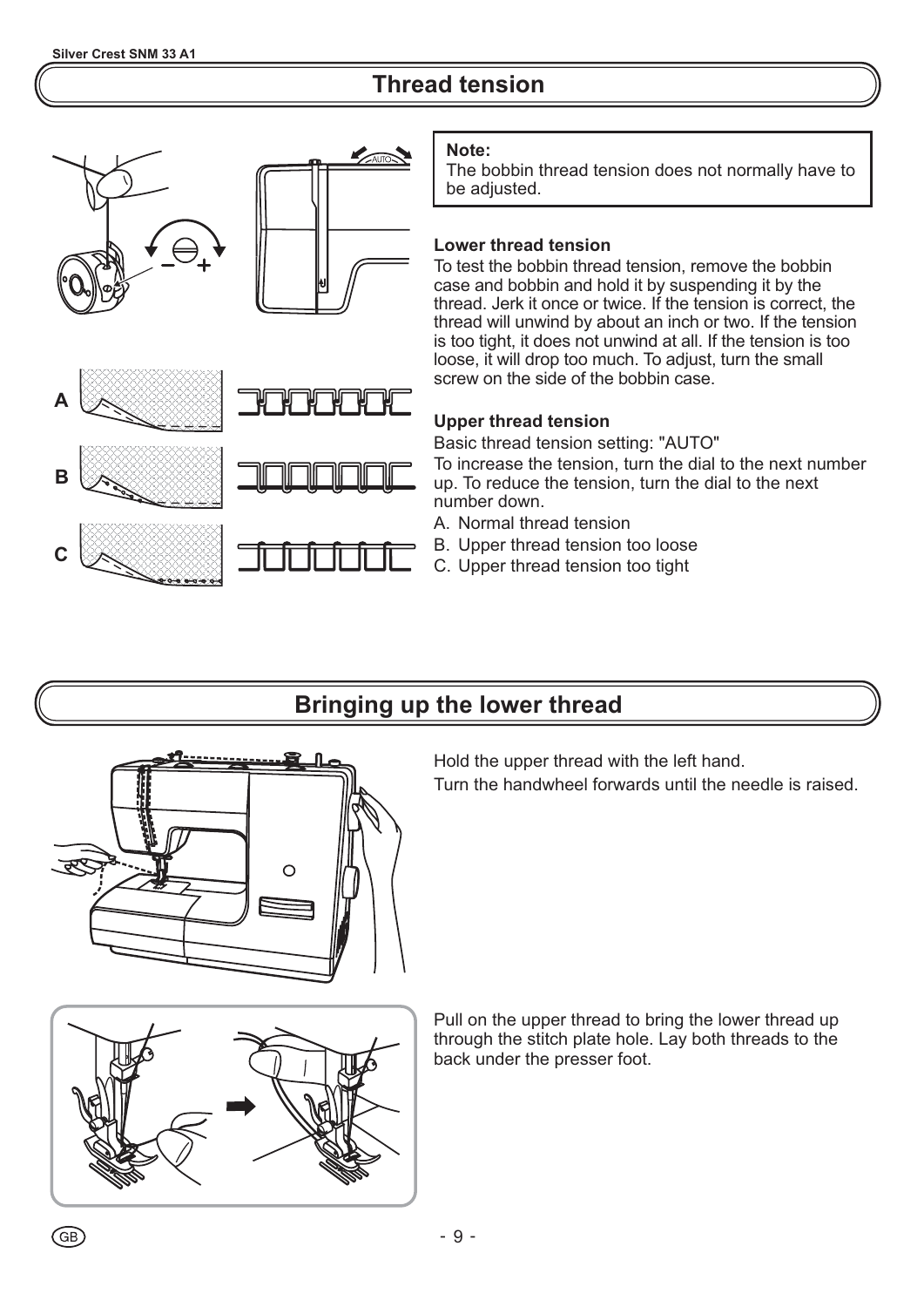### **Starting to sew**



**B**

#### **Reverse sewing**

At the end of seam, press down the reverse sewing lever. Sew a few reverse stitches. Release the lever and the machine will sew forwards again. (A)

#### **Removing the work**

Turn the handwheel towards to bring the thread take up lever to its highest position, raise the presser foot and remove work towards the back.

#### **Cutting the thread**

Hold the threads behind the presser foot with both hands, guide them to the slit (B) and press down.

### **Matching needle/ fabric/ thread**

#### **NEEDLE, FABRIC, THREAD SELECTION GUIDE**

| <b>NEEDLE SIZE</b> | <b>FABRICS</b>                                                                                                                                                         | <b>THREAD</b>                                                                                      |
|--------------------|------------------------------------------------------------------------------------------------------------------------------------------------------------------------|----------------------------------------------------------------------------------------------------|
| $9-11(65-75)$      | Lightweight fabrics-thin cottons, voile, serge, silk,<br>muslin, Qiana, interlocks, cotton knits, tricot, jerseys,<br>crepes, woven polyester, shirt & blouse fabrics. | Light-duty thread in cotton,<br>nylon or polyester.                                                |
| 12(80)             | Medium weight fabrics-cotton, satin, kettleclote,<br>sailcloth, double knits, lightweight woollens.                                                                    | Most threads sold are medium<br>size and suitable for these                                        |
| 14(90)             | Medium weight fabrics-cotton duck, woolen, heavier<br>knits, terrycloth, denims.                                                                                       | fabrics and needle sizes. Use<br>polyester threads on synthetic<br>materials and cotton on natural |
| 16(100)            | Heavyweight fabrics-canvas, woolens, outdoor tent<br>and quilted fabrics, denims, upholstery material<br>(light to medium).                                            | woven fabrics for best results.<br>Always use the same thread on<br>top and bottom.                |
| 18(110)            | Heavy woollens, overcoat fabrics, upholstery fabrics,<br>some leathers and vinyls.                                                                                     | Heavy duty thread, carpet<br>thread. (Use heavy foot<br>pressure-large numbers.)                   |

IMPORTANT: Match needle size to thread size and weight of farbic.

#### **Note twin needle:**

- 1. Twin needles, can be purchased for utility and decorative work.
- 2. When sewing with twin needles, the stitch width dial should be set at less than "3" and set the needle position dial to middle position.
- 3. European needles show sizes 65, 70, 80 etc. American and Japanese needles show size 9, 11, 12 etc.
- 4. Replace needle often (approximately every other garment) and / or at first thread breakage or skipped stitches.

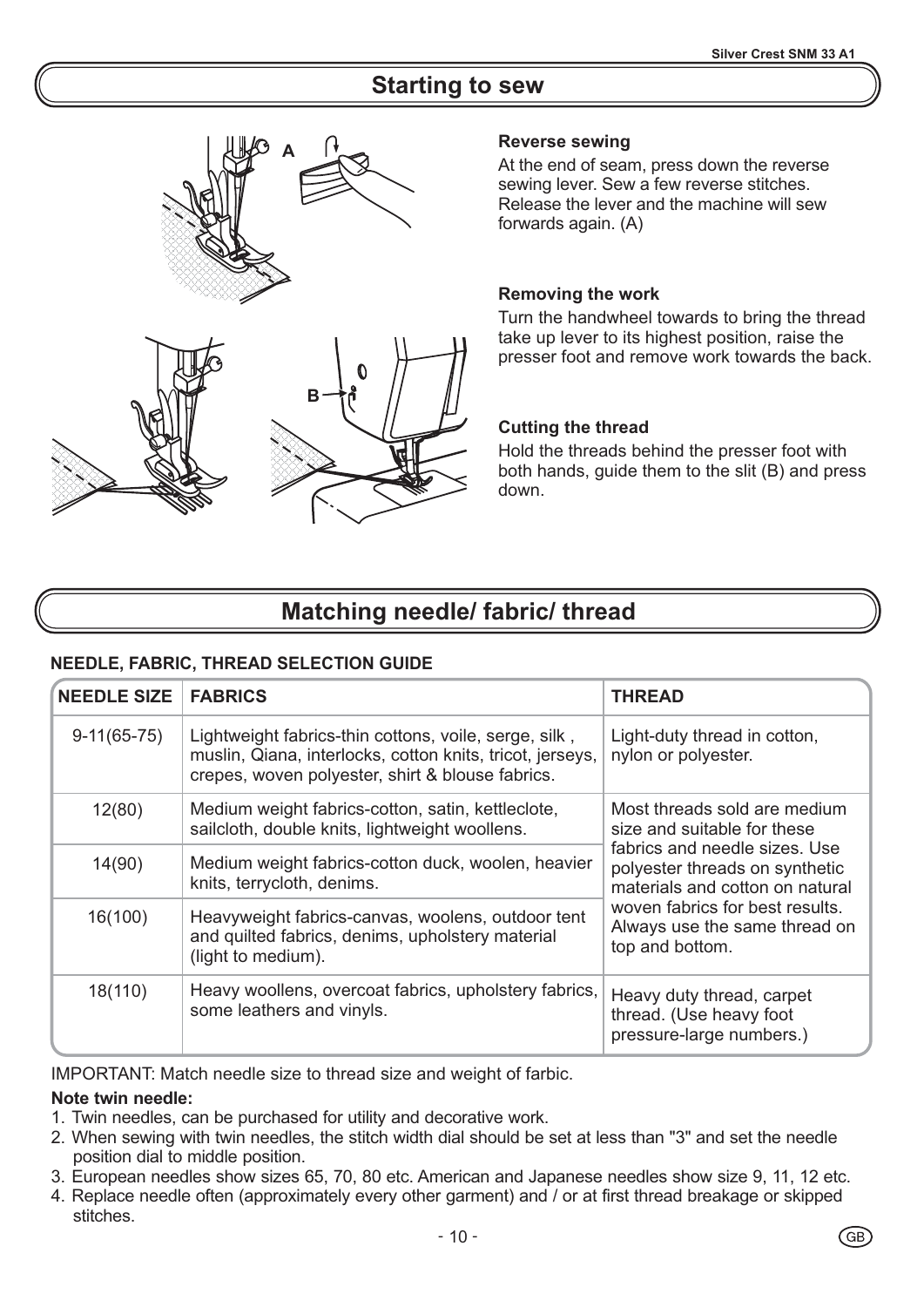# **How to choose your pattern**



 $\overbrace{ \bullet \circ \bullet \circ \bullet \circ \bullet}^{\text{S2}} \overbrace{ \bullet \circ \bullet \circ \bullet \circ}^{\text{S2}}$ ORSKALSK

For **straight stitch**, select pattern " | " with pattern selector dial. Adjust the stitch length with the stitch length dial. You may choose any needle position, by turning the stitch width dial.

For **<u>zigzag stitch</u>,** select pattern "  $\geq$  " with pattern selector dial. Adjust the stitch length and stitch width according to the fabric being used.

To obtain any of the other **patterns shown** in the upper row on the stitch selection panel, select the letter above the stitch with the stitch selector dial. Adjust the stitch length and the stitch width with the control dials according to the result desired.

To obtain any of the **patterns on the second** , turn the stitch length dial to "S1", to **row** obtain any of the **patterns on the third row**, turn the stitch length dial to "S2", select the pattern desired with the pattern selector dial and adjust the stitch width with the stitch width dial.

# **Straight stitching and needle position**

H  $\odot$  $\bigcirc$ 5 2.5 0 3°2 41 ′ 0  $\widehat{\circ}$ 

Stitch width dial



Turn the pattern selector dial so that the stitch display shows the "A" (straight stitch).

Generally speaking, the thicker the fabric, thread and needle, the longer the stitch should be.

Choose your needle position, from left position to right needle position by changing the stitch width dial from "0" to "5".

| S1 |
|----|
| Ш  |
| Ш  |
| Ⅲ  |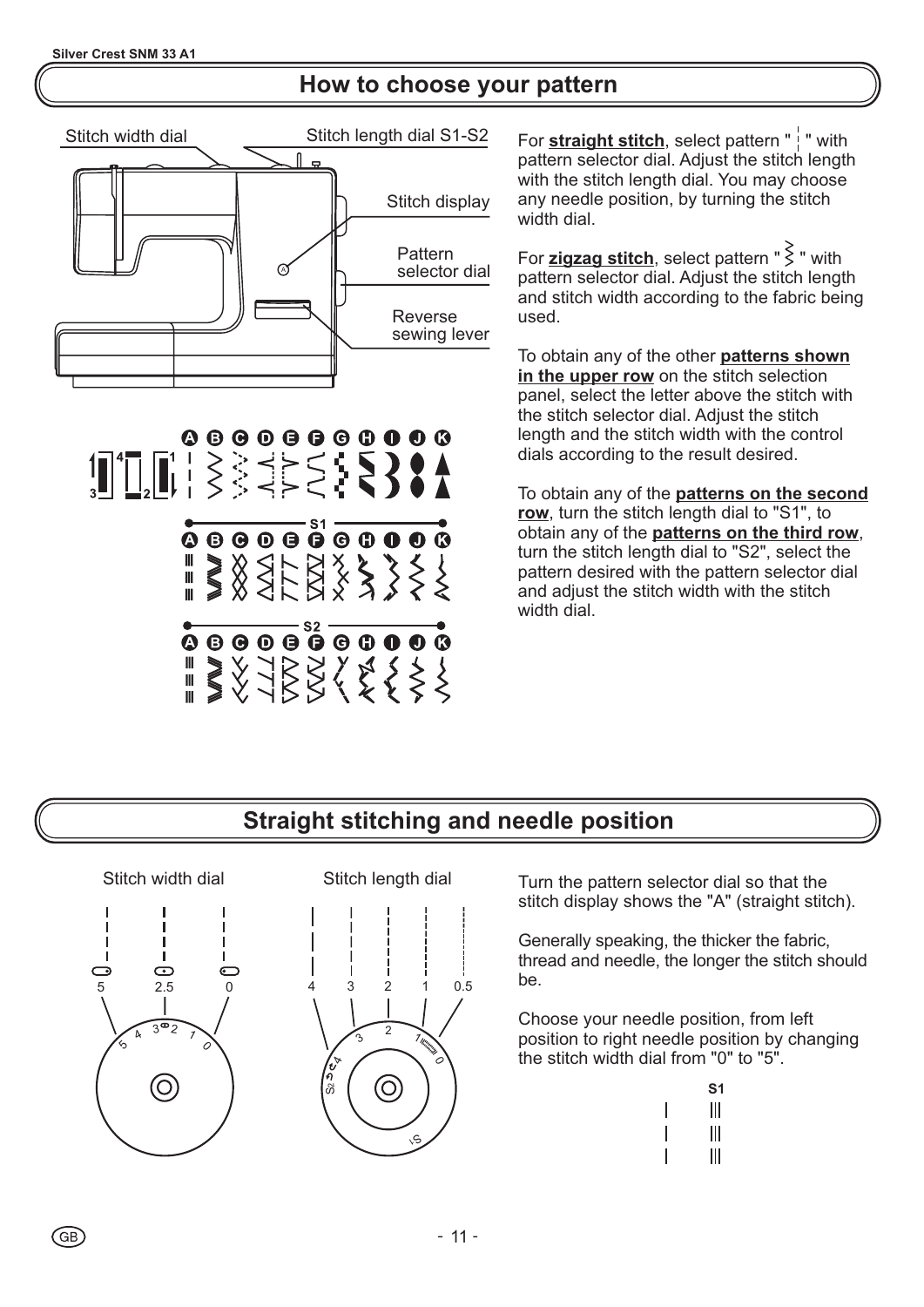# **Zig zag stitching**







Turn the pattern selector dial to "B".

#### **Function of stitch width dial**

The maximum zigzag stitch width for zigzag stitching is "5"; however, the width can be reduced on any pattern. The width increases as you move zigzag dial from "0" - "5".

#### **Function of stitch length dial while zigzaging**

The density of zigzag stitches increase as the setting of stitch length dial approaches "0". Neat zigzag stitches are usually achieved at "2.5" or below.

#### **Satin stitch**

When the stitch length is set between "0" - "1", the stitches are very close together producing the "satin stitch" which is used for making buttonholes and decorative stitches.

#### **Fine fabric**

When sewing on very fine fabric, place a piece of thin paper under the fabric. It is easy to tear the paper and remove the paper after you have finish your seam.

# **Zipper foot** Stitch | Stitch width | Stitch length A 2.5 1~4 The zip foot can be inserted right or left, depending on which side of the foot you are going to sew. (1) To sew past the zip pull, lower the needle into the fabric, raise the presser foot and push the zip pull behind the presser foot. Lower the foot and continue to sew. It is also possible to sew in a length of cord, into a bias strip to form a "welt". According to thickness of fabric to set stitch length control. (2) **1 2**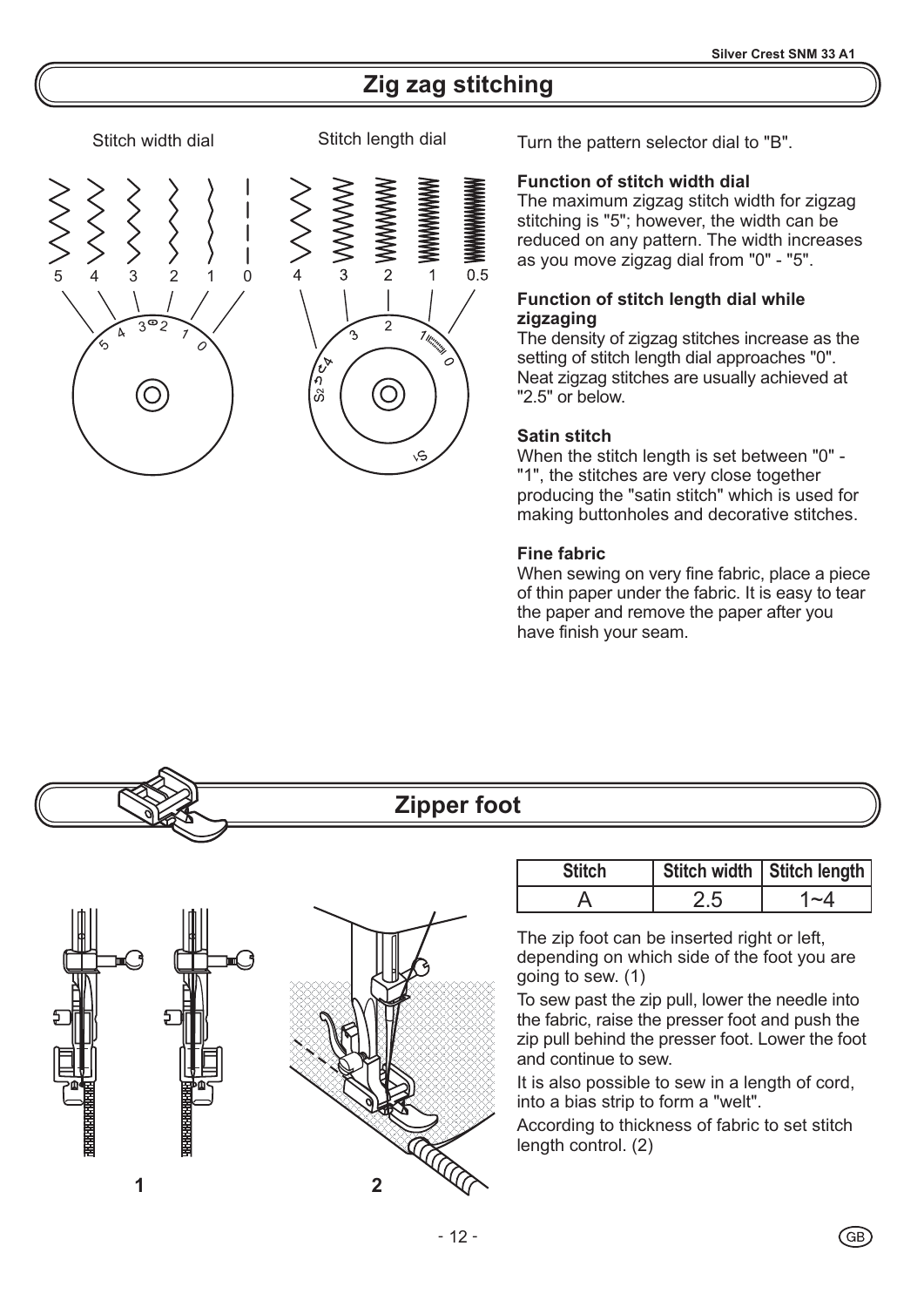### **Blind hem foot**

| ٠<br>£ | 3 |
|--------|---|
|        |   |

| <b>Stitch</b> | Stitch width   Stitch length |
|---------------|------------------------------|
|               |                              |

For hems, curtains, trousers, skirts, etc.

.A..A. Blind hem/ lingerie for firm fabrics.

Fold the fabric as illustrated with the wrong side uppermost. (1)

Place the fabric under the foot. Turn the handwheel forwards by hand until the needle swings fully to the left. It should just pierce the fold of the fabric. If it does not, adjust the stitch width accordingly. (2)

Adjust the guide  $(3)$  by turning the knob  $(4)$ so that the guide just rests against the fold. Sew slowly, by pressing the foot control lightly guiding the fabric along the edge of the guide.

### **Button sewing foot**



 $G$ B

| <b>Stitch</b> | Stitch width   Stitch length |
|---------------|------------------------------|
|               |                              |

Install the darning plate. This will cover the feeddog and the stitch length will be disabled .

Position the work under the foot. Place the button on the marked position, lower the foot, adjust stitch width to "0" and sew a few securing stitches. Adjust the stitch width according to the button. Turn the handwheel to check that the needle goes cleanly into the left or right hole of the button, and sew on the button. Adjust the stitch width to "0" and sew a few securing stitches.

If a shank is required, place a darning needle on top of the button and sew. For buttons with 4 holes, sew through the front two holes first, push work forward and then sew through the back two holes as described.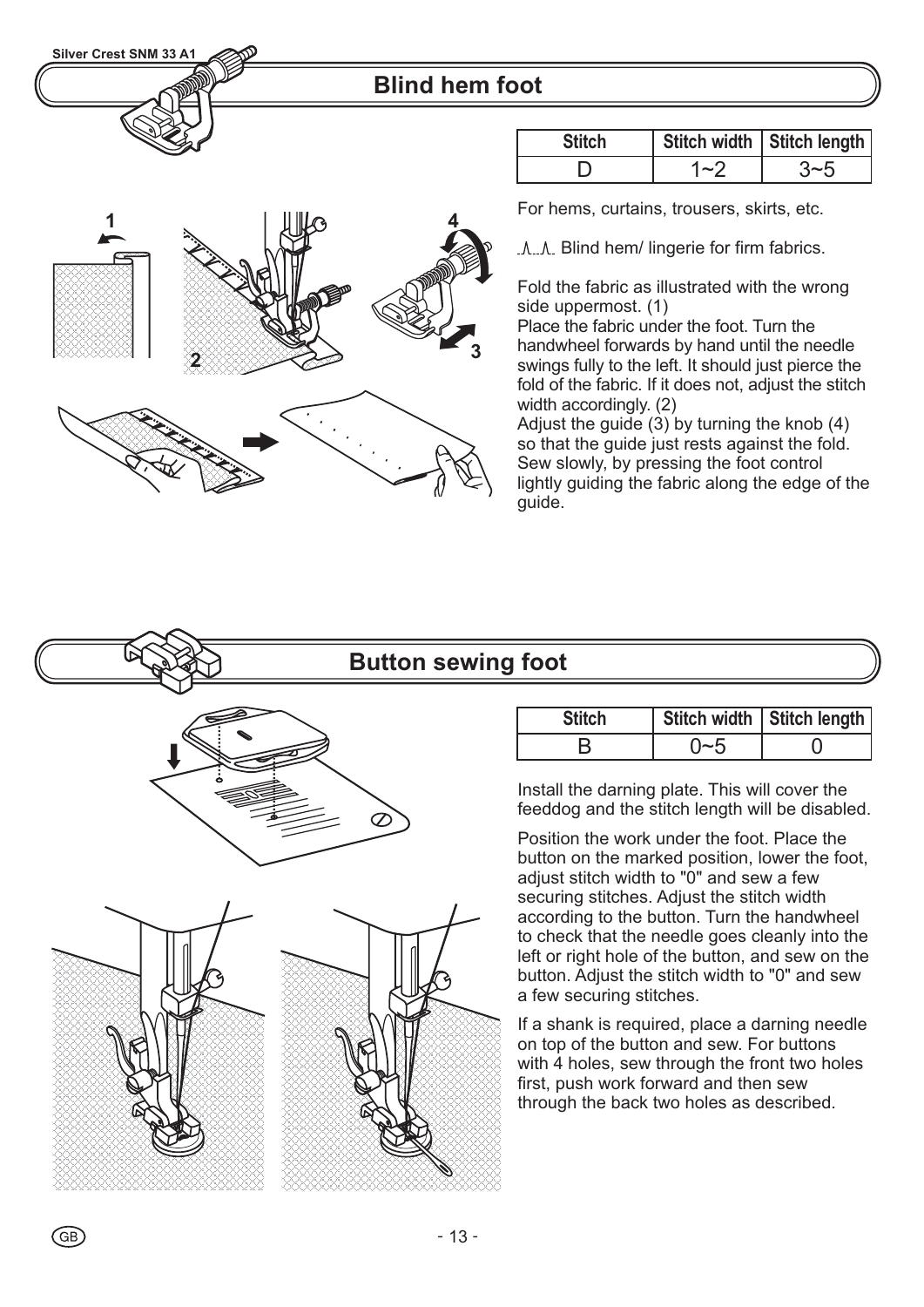# **Buttonhole foot**

| <b>Stitch</b> | <b>Stitch width</b> | <b>Stitch length</b> |
|---------------|---------------------|----------------------|
|               |                     | $0.5 - 7$            |

#### **Preparation:**

**Note:** Always test sew a buttonhole. Remove the zigzag foot and attach the buttonhole foot. Adjust the stitch length dial between "0.5" - "1". The density of the stitch depends on thickness of the fabric.

#### **To prepare the fabric:**

Measure the diameter of the button and add 0.3cm (1/8") for the bartacks. If you have a very thick button, add more to the diameter measurement. Mark the position and length of the buttonhole on the fabric.

Position the fabric so that the needle is on the mark that is furthest from you.

Pull the buttonhole foot towards you as far as it will go. Lower the foot.

- a. Turn the pattern selector dial to  $\| \cdot \|$ . Sew at moderate speed until you reach the end mark.
- b. Turn the pattern selector dial to  $\sqrt[n]{\cdot}$  and sew 5-6 bartack stitches.
- c. Turn the pattern selector dial to  $"\frac{1}{3}$  and sew the left side of the buttonhole to the mark at the end which is further from you.
- d. Turn the pattern selector dial to  $\sqrt[n]{\cdot}$  and sew bar tack stitches.

Remove the fabric from under the foot. Draw the upper thread through the backside of the fabric and knot upper and lower threads. Cut the center of the buttonhole with the seam ripper, being careful not to cut the stitches on either side.

#### **Tips:**

- Slightly reduce upper thread tension to produce better results.
- Use backing material for fine and stretchy fabrics.
- It is advisable to use a gimp cord for stretch or knit fabrics. The zigzag should sew over the gimp. (e)







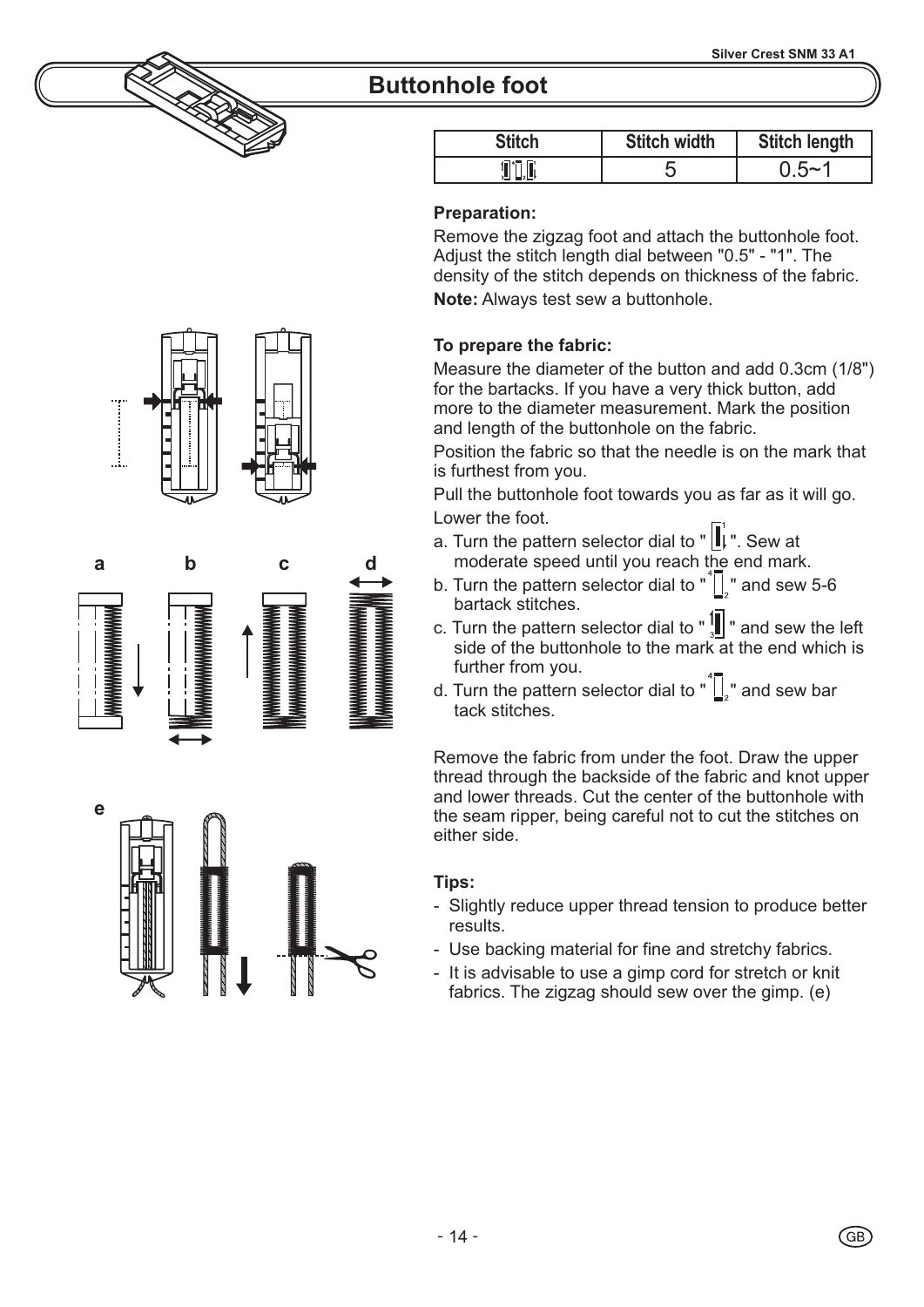### **Overlock stitches**

|   | $\sqrt{N} \overline{N} \overline{N} \overline{N}$<br>$\overline{N}\overline{N}\overline{N}$ | RAD |
|---|---------------------------------------------------------------------------------------------|-----|
| Α | B                                                                                           | С   |

| <b>Stitch</b> |         | Stitch width   Stitch length |
|---------------|---------|------------------------------|
|               | $3 - 5$ | S1, S2                       |

#### **Attention:**

Use new needles or ball point needles or stretch needle!

Seams, neatening, visible hems.

#### **Stretch overlock**

For fine knits, jerseys, neck edges, ribbing. (A)

#### **Standard overlock**

For fine knits, jerseys, neck edges, ribbing. (B)

#### **Double overlock stitch** For fine knits, handknits, seams. (C)

All overlock stitches are suitable for sewing and neatening edges and visible seams in one operation. When neatening, the needle should just go over the edge of the fabric.

# **3-step zig-zag**



 $\left($ GB $\right)$ 

Stitch | Stitch width | Stitch length  $C = 3-5$   $1-2$ 

Sewing on lace and elastic, darning, mending, reinforcing edges.

Place patch in position. The stitch length can be shortened to produce very close stitches. (1)

When mending tears, it is advisable to use a piece of backing fabric to reinforce. The stitch density can be varied by adjusting the stitch length. First sew over the centre and then overlap on both sides. Depending on the type of fabric and damage, sew between 3 and 5 rows. (2)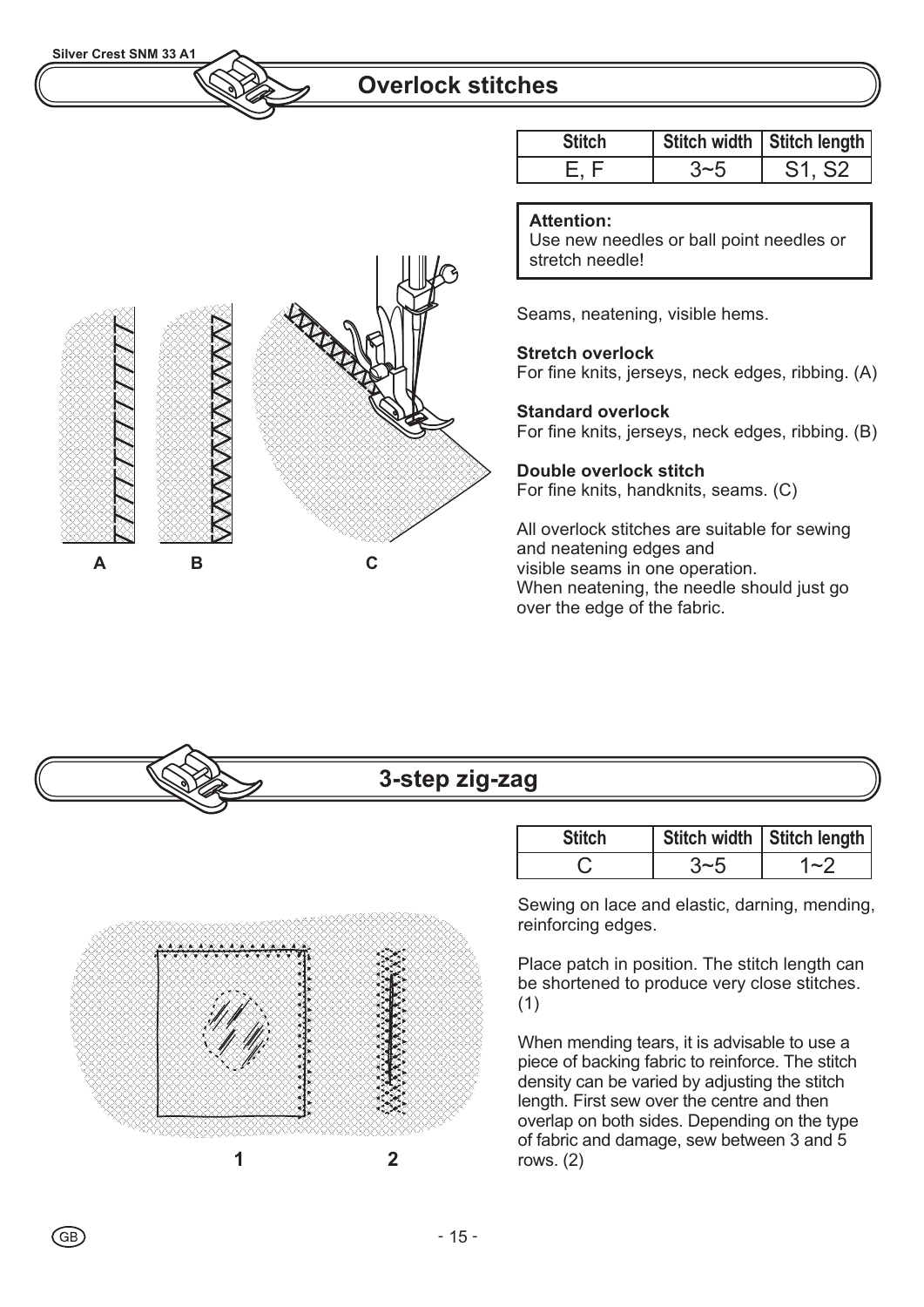# **Stitch selection**

| <b>Stitch</b> |    | Stitch width   Stitch length    |
|---------------|----|---------------------------------|
|               | 25 | S <sub>1</sub> , S <sub>2</sub> |

#### **Triple straight stitch: (1)**

For hardwearing seams.

The machine sews two stitches forwards and one stitch backwards. This gives triple reinforcement.

| <b>Stitch</b> | Stitch width   Stitch length |
|---------------|------------------------------|
|               | S1. S2                       |

#### **Triple zig-zag: (2)**

For hardwearing seams, hems and decorative seams.

Triple zig-zag is suitable for firm fabrics like

### **Patch work**

| <b>Stitch</b> | Stitch width   Stitch length |
|---------------|------------------------------|
|               |                              |
|               |                              |

To join two pieces of fabric while leaving a space between their edges.

- Fold over the edges of the two pieces of fabric for the hem and baste the edges to a thin piece of paper leaving a small space between them.
- Stitch along the edge, pulling both threads slightly when beginning to sew.
- Use thicker than normal threads for sewing.
- After sewing, remove the basting and the paper. Finish by tying knots on the reverse side at the beginning and the end of the seams.



 $\mathbb{I}$  $\mathbb{I}$  $\mathbb{I}$  $\mathbf{||}$  $\begin{array}{c} \hline \end{array}$  $\mathbb{I}$  $\mathbb{I}$  $\mathbf{III}$  $\mathbb{I}$  $\mathbb{I}$  $\mathbb{I}$  $\mathbb{I}$ 



 $-16-$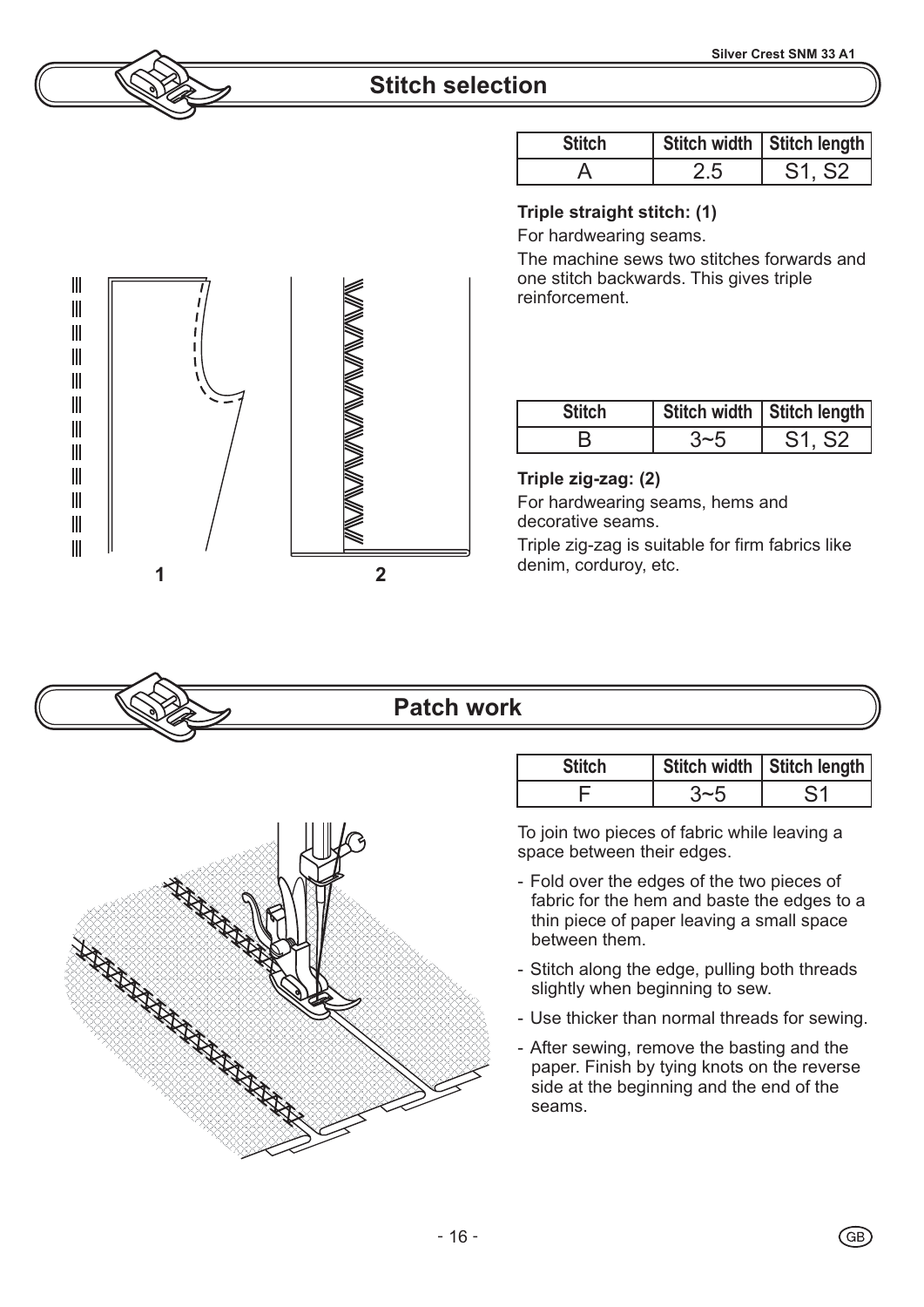# **Monogramming and embroidering with embroidery hoop**

\* Embroidery hoop not included with machine.





| <b>Stitch</b> |         | Stitch width   Stitch length |
|---------------|---------|------------------------------|
|               | $1 - 5$ |                              |

#### **Attach the darning plate**

- Remove the presser foot and the presser foot holder.
- Attach the darning plate.
- Lower presser foot lever before starting to sew.
- Adjust the stitch width according to the size of lettering or design.

#### **Preparation for Monogramming and Embroidering\***

- Draw the desired lettering or design on the right side of the fabric.
- Stretch the fabric between embroidery hoop as firmly as possible.
- Place the fabric under the needle. Make sure the presser foot bar is down in its lowest position.
- Turn the balance wheel towards you to bring up the lower thread through the fabric. Sew a few securing stitches at the starting point.
- Hold the hoop with thumb and forefingers of both hands.
- Coordinate sewing speed and movement of hoop.



# **Applique**



(GB)



| <b>Stitch</b> | Stitch width   Stitch length |
|---------------|------------------------------|
|               | $0.5 - 1$                    |

- Cut out the applique design and baste it to the fabric.
- Sew slowly around the edge of the design.
- Trim excess material outside the stitching. Make sure not to cut any stitches.
- Remove the basting thread.
- Tie top and bottom thread under the applique to avoid unraveling.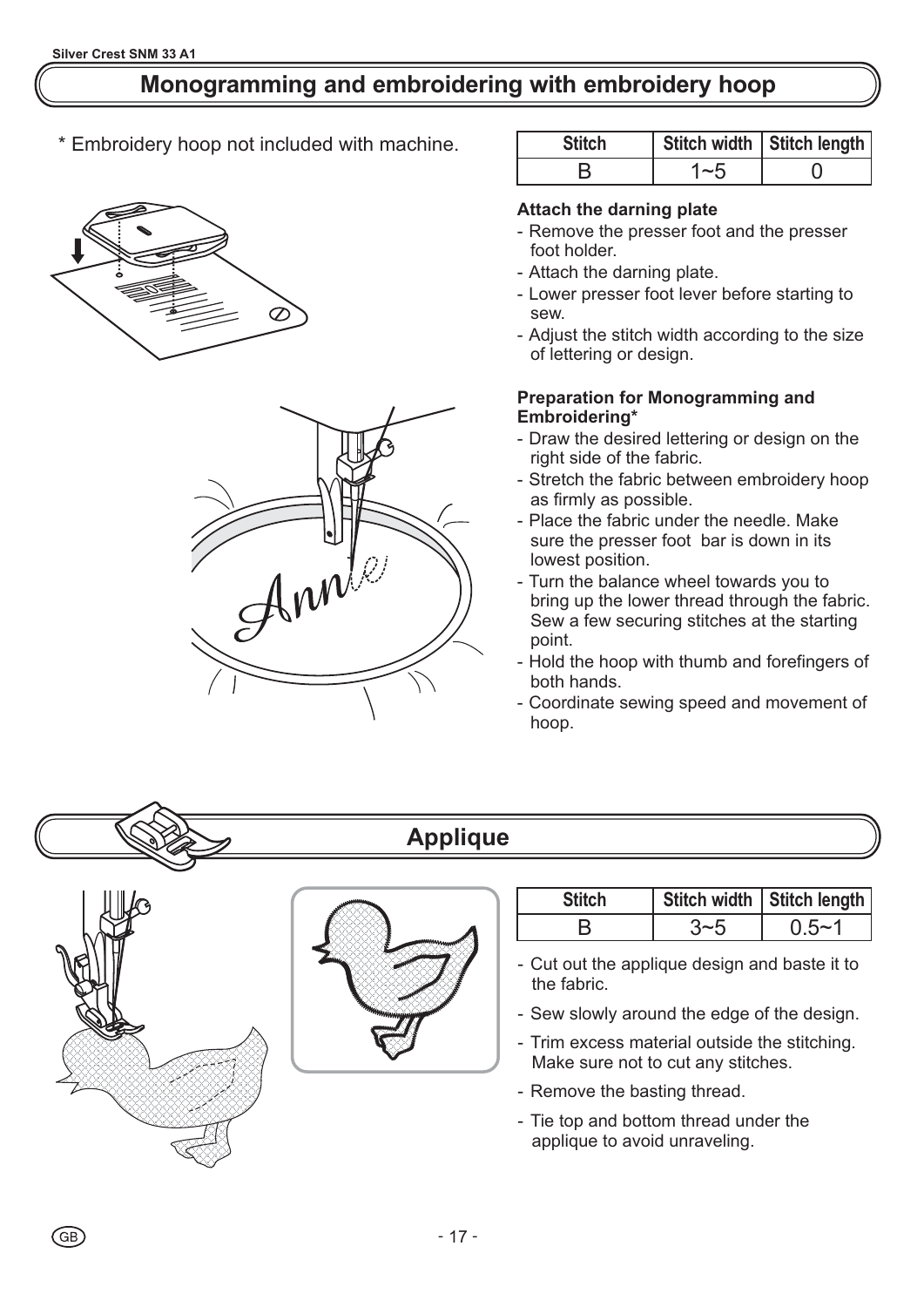# **Scallop stitching**



| <b>Stitch</b> | Stitch width   Stitch length |
|---------------|------------------------------|
|               | $\sim$ )                     |

This machine automatically produces a scallop stitch which may be used as decorative edging.

- Sew the scallop stitch along the edge of the material. (1)
- If desired, trim around the scallop with scissors to create a scalloped edge. Be

# **Twin needle**

# Stitch | Stitch width | Stitch length A 2.5 | 1~4

#### **Please note:**

When sewing with twin needle, always proceed slowly, and make sure to maintain a low speed to insure quality stitching. When using twin needle on zig-zag make sure the stitch width dial is set between "0" and "3". Do not use twin needle at setting above "3".

- Make sure that the two threads used to thread the twin needle are of the same weight. You can use one or two colors.
- Insert the twin needle in the same way as single needle. Flat side of needle should face away from you.
- Follow instructions for single needle threading. Thread each needle separately.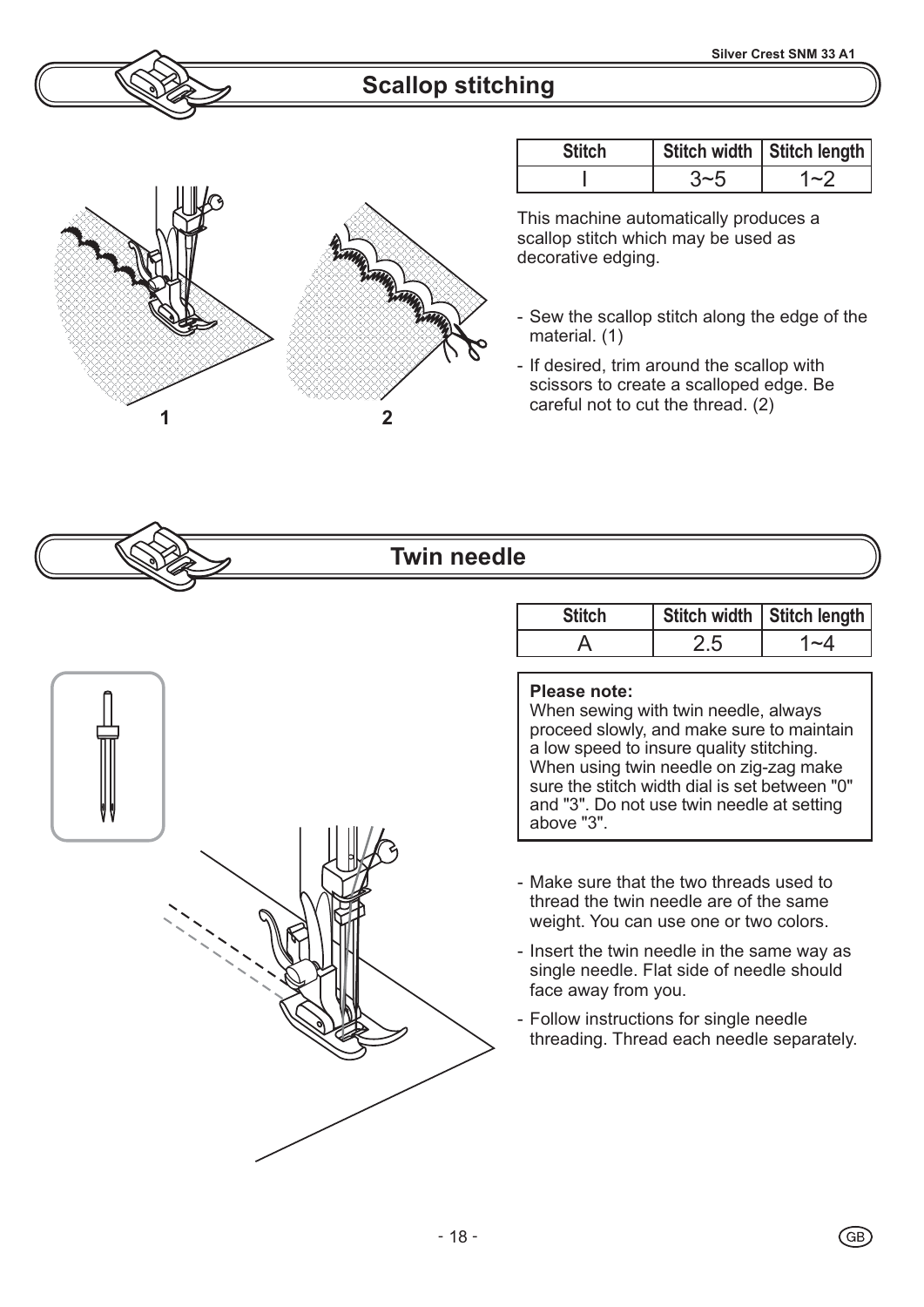# **Maintenance**





#### **Attention:**

Disconnect the machine from the electricity supply by removing the plug from the mains socket. When cleaning the machine, it must always be disconnected from the electricity supply.

#### **Remove the stitch plate (1):**

Turn the handwheel until the needle is fully raised. Open the hinged front cover and unscrew the needle plate screw with the screw driver.

#### **Cleaning the feed dog (2):**

Remove the bobbin case and use the brush supplied to clean the whole area.

#### **Cleaning and lubricating the hook (3-7):**

Remove the bobbin case. Snap the two hook retaining arms (3) outwards. Remove the hook race cover (4) and the hook (5) and clean with a soft cloth. Lubricate at the points (6) (1-2 drops) with sewing machine oil. Turn the handwheel until the hook race (7) is in the left position. Replace the hook (5). Replace the hook race cover and snap back the two hook retaining arms. Insert he bobbin case and bobbin and replace the stitch plate.

#### **Important:**

Fabric fluff and threads must be removed regularly. Your machine should be serviced at regular intervals at one of our service agencies.

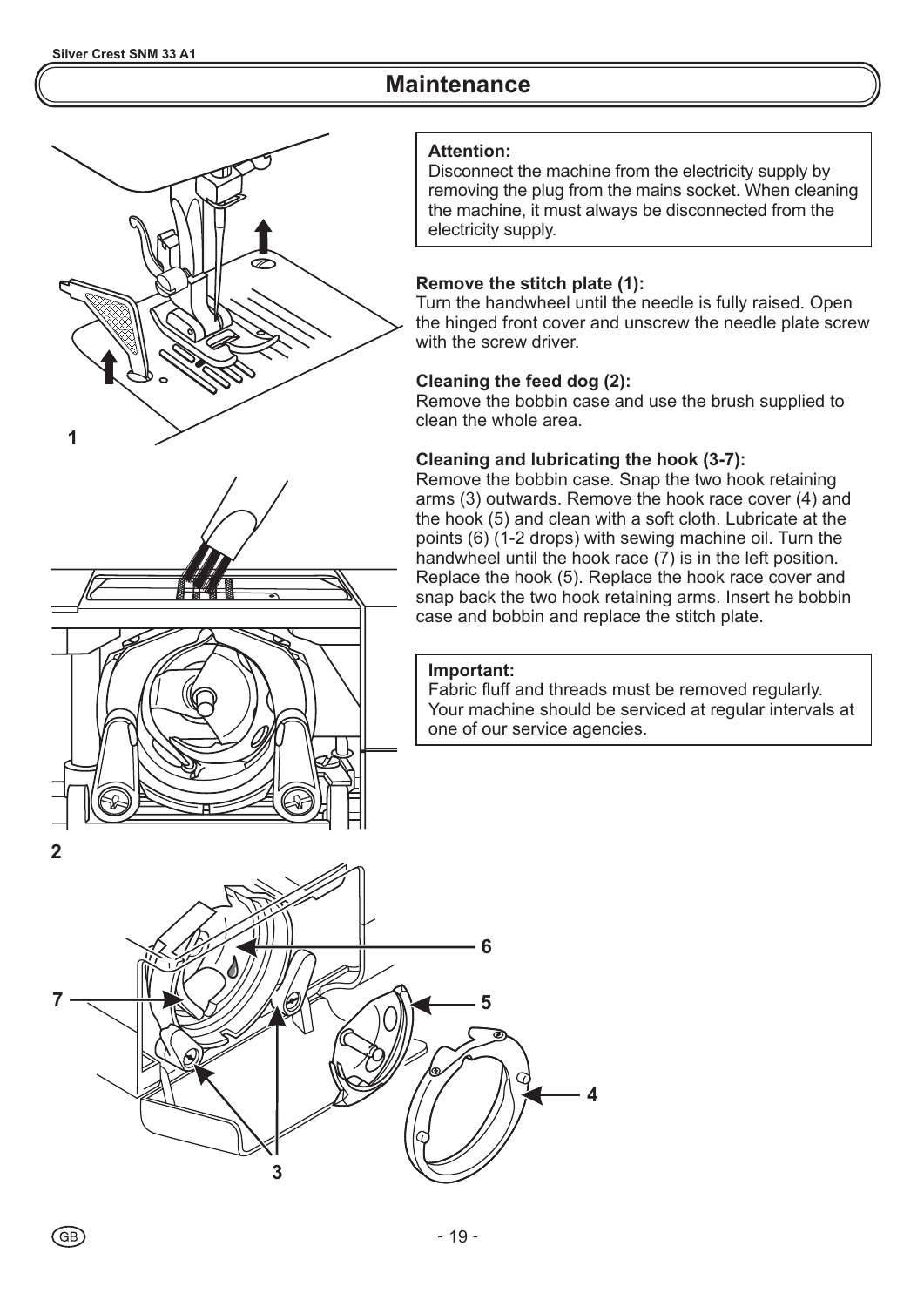# **Trouble shooting guide**

| <b>Problem</b>             | Cause                                                                                                                                                                                                                                                            | <b>Correction</b>                                                                                                                                                                                                                                       |
|----------------------------|------------------------------------------------------------------------------------------------------------------------------------------------------------------------------------------------------------------------------------------------------------------|---------------------------------------------------------------------------------------------------------------------------------------------------------------------------------------------------------------------------------------------------------|
| Upper thread<br>breaks     | 1. The machine is not threaded correctly.<br>2. The thread tension is too tight.<br>3. The thread is too thick for the needle.<br>4. The needle is not inserted correctly.<br>5. The thread is round wound the spool<br>holder pin.<br>6. The needle is damaged. | 1. Rethread the machine.<br>2. Reduce the thread tension. (lower number)<br>3. Select a larger needle.<br>4. Remove and reinsert the needle. (flat side<br>towards the back)<br>5. Remove the reel and wind thread onto reel.<br>6. Replace the needle. |
| Lower thread<br>breaks     | 1. The bobbin case is not inserted<br>correctly.<br>2. The bobbin case is threaded wrongly.<br>3. The lower thread tension is too tight.                                                                                                                         | 1. Remove and reinsert the bobbin case and<br>pull on the thread. The thread should pull<br>easily.<br>2. Check both bobbin and bobbin case.<br>3. Loosen lower thread tension as described.                                                            |
| <b>Skipped</b><br>stitches | 1. The needle is not inserted correctly.<br>2. The needle is damaged.<br>3. The wrong size needle has been<br>used.<br>4. The foot is not attached correctly.                                                                                                    | 1. Remove and reinsert needle. (flat side<br>towards the back)<br>2. Insert a new needle.<br>3. Choose a needle to suit the thread and fabric.<br>4. Check and attach correctly.                                                                        |
| Needle breaks              | 1. The needle is damaged.<br>2. The needle is not correctly inserted.<br>3. Wrong needle size for the fabric.<br>4. The wrong foot is attached.                                                                                                                  | 1. Insert a new needle.<br>2. Insert the needle correctly. (flat side towards<br>the back)<br>3. Choose a needle to suit the thread and fabric.<br>4. Select the correct foot.                                                                          |
| Loose stitches             | 1. The machine is not correctly threaded.<br>2. The bobbin case is not correctly<br>threaded.<br>3. Needle/ fabric/ thread combination is<br>wrong.<br>4. Thread tension wrong.                                                                                  | 1. Check the threading.<br>2. Thread the bobbin case as illustrated.<br>3. The needle size must suit the fabric and<br>thread.<br>4. Correct the thread tension.                                                                                        |
| Seams gather<br>or pucker  | 1. The needle is too thick for the fabric.<br>2. The stitch length is wrongly adjusted. 2. Readjust the stitch length.<br>3. The thread tension is too tight.                                                                                                    | 1. Select a finer needle.<br>3. Loosen the thread tension.                                                                                                                                                                                              |
| uneven feed                | Uneven stitches, 1. Poor quality thread.<br>3. Fabric has been pulled.                                                                                                                                                                                           | 1. Select a better quality thread.<br>2. The bobbin case is wrongly threaded. 2. Remove bobbin case and retread and insert<br>correctly.<br>3. Do not pull on the fabric while sewing, let it<br>be taken up by the machine.                            |
| The machine is<br>noisy    | 1. The machine must be lubricated.<br>2. Fluff or oil have collected on the<br>hook or needle bar.<br>3. Poor quality oil has been used.<br>4. The needle is damaged.                                                                                            | 1. Lubricate as described.<br>2. Clean the hook and feed dog as described.<br>3. Only use good quality sewing machine oil.<br>4. Replace the needle.                                                                                                    |
| The machine<br>jams        | Thread is caught in the hook.                                                                                                                                                                                                                                    | Remove the upper thread and bobbin case,<br>turn the handwheel backwards and forwards<br>by hand and remove the thread remands.                                                                                                                         |

Lubricate as described.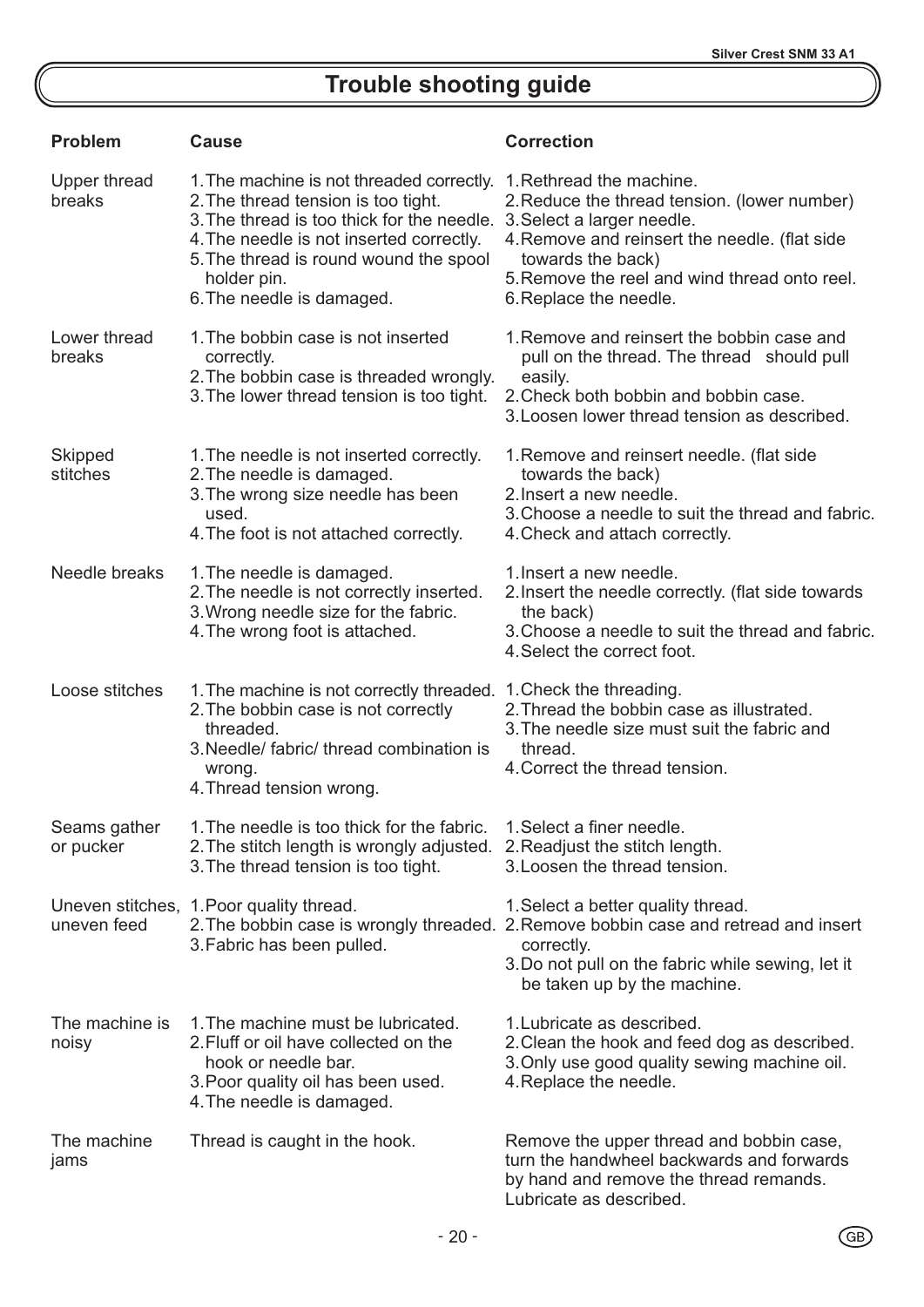# **Disposal**



- Dispose of devices with dangerous defects carefully and ensure that they are no longer used.
- Do not dispose of the device in normal domestic waste.
- This product is produced according to EU directive 2002/96/EC.
- Dispose of the device over a registered waste disposal firm or through your communal waste disposal facility.
- Observe the currently valid regulations. In case of doubt, consult your waste disposal facility.
- Please dispose of all packaging materials in an environmentally friendly manner.

Keep the sewing machine's transport packaging. It may be useful for storing the machine, but is particularly useful if you want to ship the sewing machine for repair. Most instances of damage occur when the machines are being transported.

# **Technical data**

| Rated voltage      |                                 | 230 V/ 50 Hz                           |
|--------------------|---------------------------------|----------------------------------------|
| Power rating       | - Machine                       | 70 Watt                                |
|                    | - Sewing light                  | 15 Watt                                |
|                    | - Total                         | 85 Watt                                |
| <b>Dimensions</b>  | - When handle is folded down    | Approx. 380 x 319 x 185 mm (W x H x D) |
| Cable length       | - Power cable                   | Approx. 1,8 m                          |
|                    | - Foot control cable            | Approx. 1,4 m                          |
| Weight             | - Machine                       | Approx. 5.8 kg                         |
| Material           |                                 | Aluminium / plastic                    |
| Operating elements | - Mains power switch ON/OFF     | Available                              |
|                    | - Foot control for sewing speed | Available                              |
| Display elements   | - Stitch display                | Available                              |
|                    | - Sewing light                  | Available                              |
| Looper system      |                                 | <b>Oscillating Hook</b>                |
| Needle system      |                                 | 130/705H                               |
| Interference-free  |                                 | In acc. with EU Directive              |
| TÜV approved       |                                 | Yes                                    |
| Product guarantees |                                 | 3 years                                |

#### **manufacturer:**

**Crown Technics GmbH Lerchenstrasse 2 DE-74226 Nordheim**